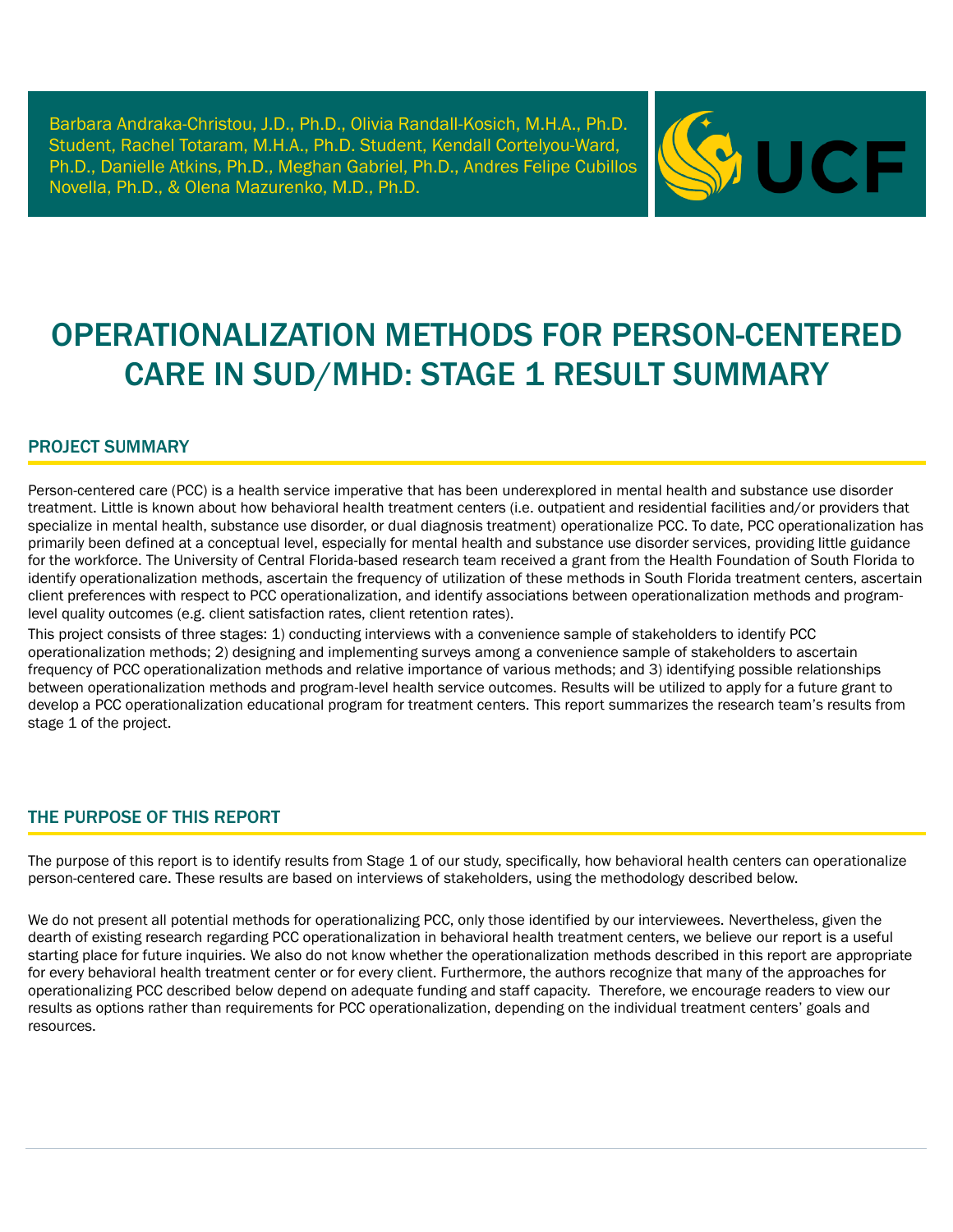#### INTERVIEW METHODOLOGY

The research team designed an interview instrument that explored operationalization methods for eight dimensions of person-centered care, as defined by the Picker Institute (Gerteis et al. 1993) (see Table 1).

#### *Table 1: Picker Institute Person-Centered Care Dimensions*

| <b>Dimension Number</b> | <b>Dimension Topic</b>                                        |
|-------------------------|---------------------------------------------------------------|
|                         | Respect for patients' values, preferences and expressed needs |
|                         | Information, communication and education                      |
|                         | Coordination and integration of care                          |
|                         | Physical comfort                                              |
|                         | Emotional support and alleviation of fear and anxiety         |
|                         | Involvement of family and friends                             |
|                         | Continuity and transition                                     |
|                         | Access to care                                                |

The instrument was piloted with an advisory board of stakeholders and modified based on feedback. Interviewee inclusion criteria were the following: being over the age of 18; speaking either English or Spanish; and being a current administrator, provider (i.e. counselor, therapist), or peer support specialist at a behavioral health treatment center in South Florida, or being a current or former client of such a facility. The South Florida Behavioral Health Network assisted with recruitment by distributing recruitment flyers via email to their affiliated behavioral health treatment centers. Clients and peer support specialists, but not providers and administrators, were offered a \$50 gift card as an interview participation incentive. Interviewees were promised confidentiality.

Individual interviews were conducted over the phone, were approximately one hour long, and were available in either English or Spanish. Interviewees provided oral informed consent prior to the interview. All interviews were audio recorded, with interviewee permission, and then professionally transcribed. Recruitment occurred iteratively with the analysis process, and recruitment continued until thematic saturation was reached, meaning additional interviews no longer added novel data. Transcribed interview data was analyzed using a deductive thematic approach called Template Analysis. Researchers applied a codebook based on the research questions and preliminary review of transcripts to the data in Dedoose qualitative software. After coding interview data, operationalization methods for each code were placed in separate Excel spreadsheets. Researchers examined patterns across operationalization methods within each code, as well as across all codes. Results are reported below. The UCF Institutional Review Board provided approval and ethical oversight of this research.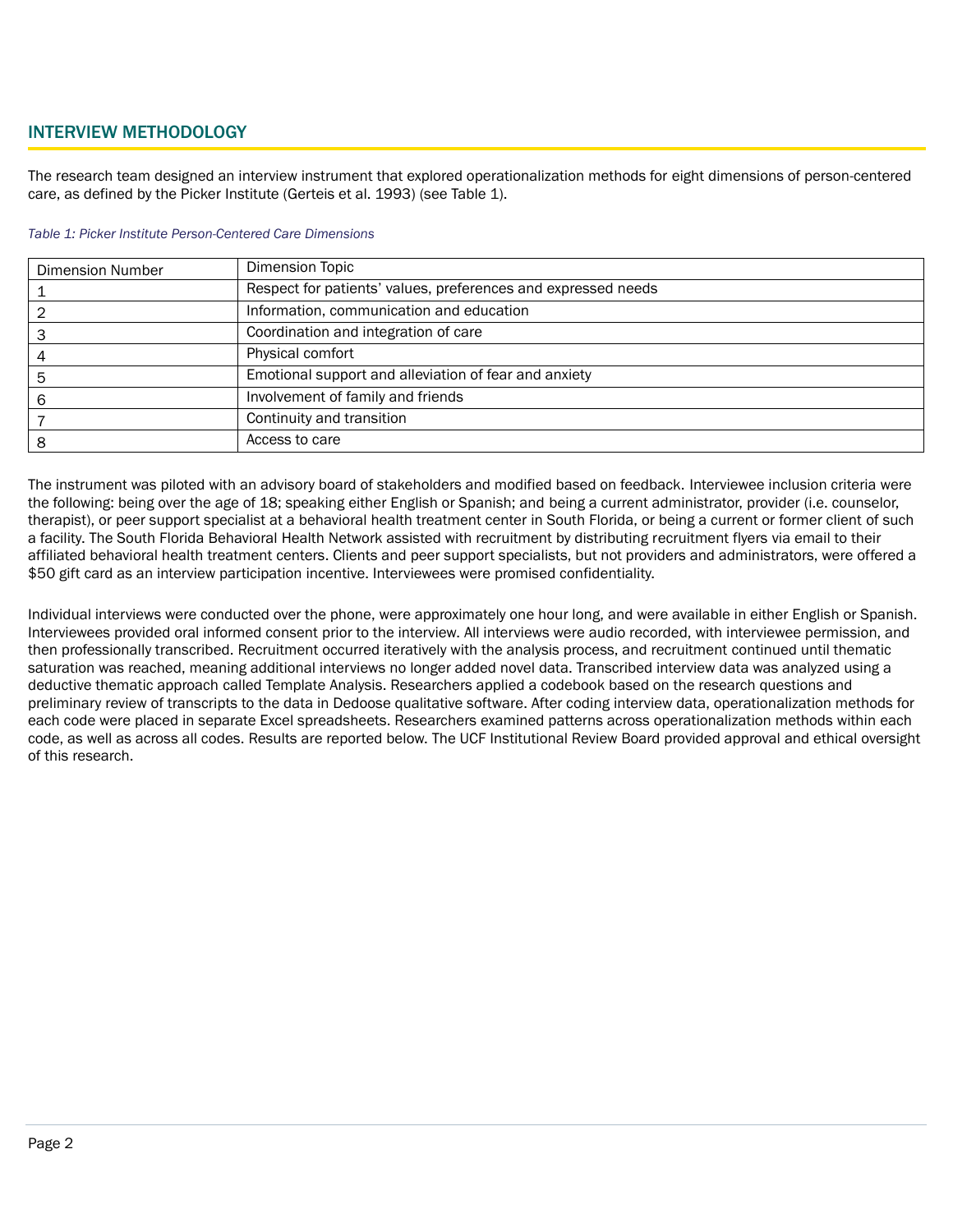### **PARTICIPANTS**

During Stage 1 of the project, we recruited 38 interviewees. Most interviewees were either a client (current or former), or a peer support specialist (n=9). Some individuals had overlapping roles (e.g. current peer support specialist but former client). Two individuals were classified as "other" (an insurance company's SUD case manager and a behavioral health technician.)





*Figure 1: Respondent Role, n=38 Figure 2: Type of services at respondent's facility, n=38*



 *Figure 3: Level of care at respondent's facility, n=38 Figure 4: Affiliation of respondent's facility, n=38*

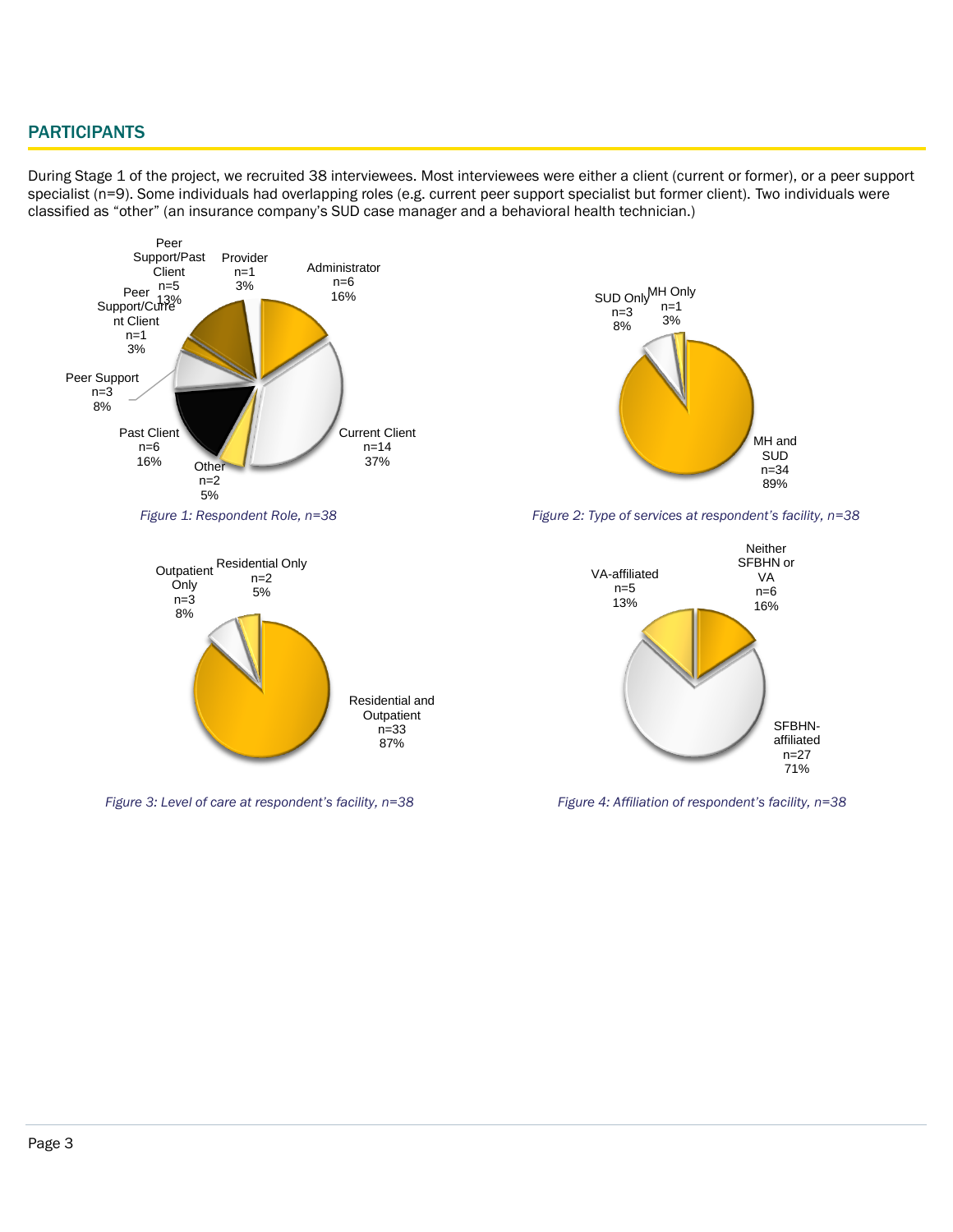# DIMENTION 1 OPERATIONALIZATION METHODS: RESPECTING PATIENT VALUES, PREFERENCES, & NEEDS

| <b>OVERARCHING CATEGORY</b>                                                                                                          | <b>SPECIFIC METHOD</b>                                                                                                          | <b>EXAMPLE QUOTATION</b>                                                                                                                                                                                                                                                                                                                                                                                                                                                                                                                                                                                                                                                         |
|--------------------------------------------------------------------------------------------------------------------------------------|---------------------------------------------------------------------------------------------------------------------------------|----------------------------------------------------------------------------------------------------------------------------------------------------------------------------------------------------------------------------------------------------------------------------------------------------------------------------------------------------------------------------------------------------------------------------------------------------------------------------------------------------------------------------------------------------------------------------------------------------------------------------------------------------------------------------------|
| Respecting peer support<br>group preferences                                                                                         | Do not say overtly Christian prayers at twelve-<br>step peer support meetings held onsite at the<br>facility                    | "Now, they'll speak about a higher power, but then<br>I've also seen the Our Father prayed at the end." -<br>Peer Support Specialist 3                                                                                                                                                                                                                                                                                                                                                                                                                                                                                                                                           |
|                                                                                                                                      | If the program requires peer support<br>participation, allow non-twelve-step alternatives<br>to peer support                    | "Their thing is, they weren't so much person-<br>centered. They were more NA works and that's what<br>you enforce It was NA, NA, NA, we don't care how<br>you feel about it." - Peer Support Specialist 5                                                                                                                                                                                                                                                                                                                                                                                                                                                                        |
|                                                                                                                                      | Offer alternatives to twelve-step peer support<br>groups on site                                                                | Provider 1: "I'm working with one of my therapists to<br>get certified in [peer support groups] other than<br>twelve-step programs, like Smart Recovery, and<br>[she's] working on getting [her] certification for<br>Smart Recovery, so that [she] can start<br>implementing a Smart Recovery group."<br>Interviewer:<br>"And is that something [clients]<br>could currently attend outside of the treatment<br>facility? Or is it important that the peer support<br>group is meeting at your facility?"<br>Provider 1:<br>"It's important that they meet at the<br>facility, particularly for the first 60 days. Because<br>again, they're very restricted in their movement. |
|                                                                                                                                      |                                                                                                                                 | Basically, you're not allowed out unless it's a legal or<br>medical issue."                                                                                                                                                                                                                                                                                                                                                                                                                                                                                                                                                                                                      |
|                                                                                                                                      | Educate staff about non-twelve-step peer<br>support group alternatives                                                          | Interviewer: "Do you ever encourage clients to go to<br>smart recovery or one of the twelve-step<br>alternatives?"<br>Peer Support Specialist 4: "You know on the twelve-<br>step recovery and the SMART recovery, this is the<br>first time I am hearing about that."                                                                                                                                                                                                                                                                                                                                                                                                           |
|                                                                                                                                      | If a client does not like the twelve-step<br>approach, do not focus individual therapy on the<br>twelve-steps                   | Peer Support Specialist 5: "So, the focus of the<br>therapy was still on NA principles?"<br>Peer Support Specialist 5: "Narcotics Anonymous.<br>Correct."                                                                                                                                                                                                                                                                                                                                                                                                                                                                                                                        |
|                                                                                                                                      | [For residential clients] offer transportation to<br>non-twelve step peer support groups in the<br>community (i.e. not on site) | Interviewer: "So, it had to be a 12-step group?"<br>Client 14: "Yeah. That's the only thing that you were<br>transported to. It was twelve-step meetings or<br>nothing. I didn't even know that there were other<br>options."                                                                                                                                                                                                                                                                                                                                                                                                                                                    |
| Respecting and integrating<br>clients of all races,<br>ethnicities, nationalities,<br>religions, genders, and<br>sexual orientations | Have bilingual staff available                                                                                                  | "I've learned a long time ago that if English is a<br>second language, they're more comfortable speaking<br>their primary language because that goes to their<br>heart and they're much more forth-coming because                                                                                                                                                                                                                                                                                                                                                                                                                                                                |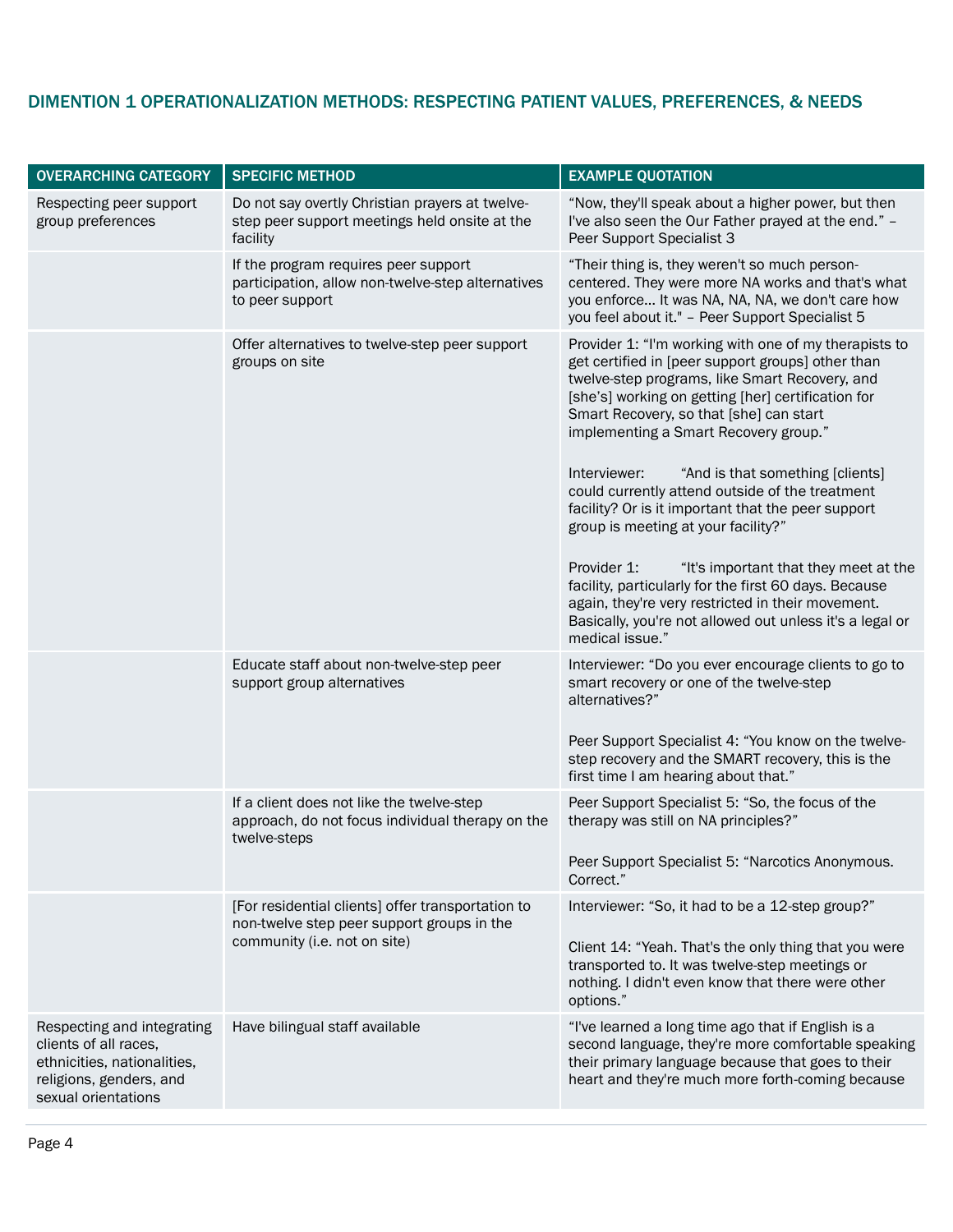|                                                                                                                            | they have the command of their major language."-<br>Provider 1                                                                                                                                                                                                                                                                                                                                                                                                                                                                                     |
|----------------------------------------------------------------------------------------------------------------------------|----------------------------------------------------------------------------------------------------------------------------------------------------------------------------------------------------------------------------------------------------------------------------------------------------------------------------------------------------------------------------------------------------------------------------------------------------------------------------------------------------------------------------------------------------|
| If bilingual staff are unavailable, offer interpreter<br>services to clients                                               |                                                                                                                                                                                                                                                                                                                                                                                                                                                                                                                                                    |
| Ask clients about preferred therapist<br>characteristics (e.g. gender, ethnicity, language)                                | "A client who's dealt with a certain trauma, who<br>might have been abused by a male  a male may<br>not be the best person to try to work with them."-<br>Peer support specialist 7                                                                                                                                                                                                                                                                                                                                                                |
| Match clients to therapists with clients'<br>preferred characteristics (e.g. gender, ethnicity,<br>language), if available | "We try to match therapists to the client to the extent<br>possible. We are in a location where our clients are<br>very, about 1/3 are Anglo and about 1/3 are<br>Hispanic, and about 1/3 are African American. We<br>also have that makeup among our staff. We have a<br>lot of staff who do speak Spanish, so it helps I think,<br>the client, if somebody who they see as being like<br>themselves happens to be their therapist or their<br>case manager, so we do some matching there to<br>give them a good introduction." - Administrator 1 |
| Have staff demographic diversity match client<br>demographic diversity                                                     | "Well, one of the things is we have a very culturally<br>diverse staff I think, when a client comes in and<br>maybe he sees somebody from his culture, that<br>automatically kind of puts him at ease. Sometimes<br>not, but for the most part, if I walk in, and I'm an<br>African American and I walk in and I see all white<br>people, I might be a little bit apprehensive. But if I<br>see NAME over there, "Oh, NAME, he's African-<br>American like me, so okay, maybe I can talk to him."-<br>Peer support specialist 7                    |
| Directly ask if clients have any cultural or<br>religious preferences in their care                                        | "But also, you can ask the client. And I always say<br>that the client is the expert on themselves and how<br>they view it. You may know a little bit about voodoo<br>or Santeria, but how does the client view it? What's<br>their perception of their culture?. Like a lot of the<br>Haitians, they have these religious ceremonies in<br>certain churches. Do you go to these kind of<br>services? Do you mind sharing with me what goes on<br>and how do you participate in that?" - Peer support<br>specialist 7                              |
| Be aware of signs of respect and disrespect in<br>different clients' cultures                                              | "With Haitians, both Haitians from Haiti and Haitian-<br>American, it is very disrespectful to make eye-to-eye<br>contact with them. They take it as a huge sign of<br>disrespect." - Peer Support Specialist 5                                                                                                                                                                                                                                                                                                                                    |
| Don't assume that two people with the same<br>racial or ethnic background have had the same<br>experiences                 | "You have to probe. You have to ask the who, what,<br>when, where and why, because you could have two<br>Cuban-Americans, both here, both same situation,<br>but maybe one had a better socio-economic life than<br>the other one. That makes a huge difference,<br>because one might've been financially better off<br>than the other family, and he may not have known<br>half the struggle the other one had to know." - Peer<br><b>Support Specialist 5</b>                                                                                    |
| Maintain records of client languages and<br>ethnicities, so that matching staff can be hired                               |                                                                                                                                                                                                                                                                                                                                                                                                                                                                                                                                                    |
|                                                                                                                            |                                                                                                                                                                                                                                                                                                                                                                                                                                                                                                                                                    |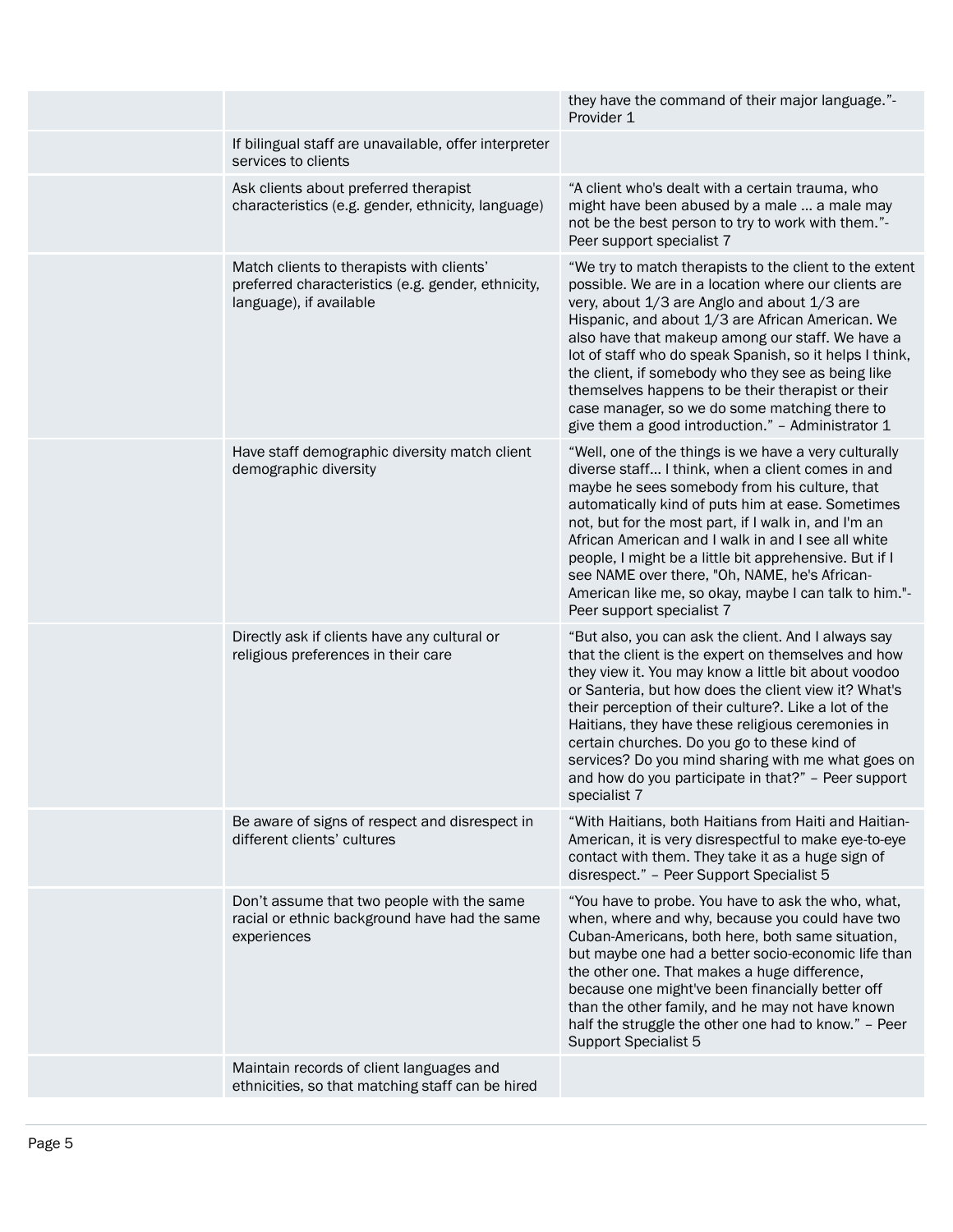|                                                               | Offer programming (e.g. group counseling) in<br>non-English languages                                                                                                                                                                              | ""We have Spanish-only speaking groups during<br>three nights of the week." - Administrator 3                                                                                                                                                                                                                                                                                                                                                                                                                                                                                 |
|---------------------------------------------------------------|----------------------------------------------------------------------------------------------------------------------------------------------------------------------------------------------------------------------------------------------------|-------------------------------------------------------------------------------------------------------------------------------------------------------------------------------------------------------------------------------------------------------------------------------------------------------------------------------------------------------------------------------------------------------------------------------------------------------------------------------------------------------------------------------------------------------------------------------|
|                                                               | [For residential clients] provide transportation to<br>offsite peer support groups in non-English<br>languages (if such groups are unavailable on<br>site)                                                                                         | "And we also allow clients to go to Spanish speaking<br>meetings outside of the center. So, we'll transport<br>them to meetings that are only for Spanish<br>speakers." - Administrator 3                                                                                                                                                                                                                                                                                                                                                                                     |
|                                                               | [For residential clients] offer transportation to<br>religious services                                                                                                                                                                            |                                                                                                                                                                                                                                                                                                                                                                                                                                                                                                                                                                               |
|                                                               | Display visible signs of appreciation of<br>demographic diversity (e.g. posters,<br>photographs)                                                                                                                                                   | "I noticed that a lot of the staff like to put up<br>different little inspirational things, maybe find<br>something universal and reference to maybe race,<br>background, sexuality, stuff like that, as far as<br>equality goes."-Client 3                                                                                                                                                                                                                                                                                                                                   |
|                                                               | [In residential facilities] offer food from cultural<br>backgrounds common among clients                                                                                                                                                           |                                                                                                                                                                                                                                                                                                                                                                                                                                                                                                                                                                               |
|                                                               | Discuss respect for clients of all demographic<br>backgrounds during staff meetings, including<br>impact of demographic characteristics on<br>treatment services                                                                                   | "We're in Miami, so the big thing is Cuban. It's very<br>heavily Cuban here, and we have a lot of Cuban<br>clinicians on our staff, so they're very forthcoming in<br>a lot of the cultural stuff that's going on, a lot of the<br>political stuff and how it impacts people. So, we talk<br>a lot about it, as clinicians." - Peer support<br>specialist 7                                                                                                                                                                                                                   |
|                                                               | If a client is disrespectful of other clients' race,<br>ethnicity, religion, nationality, gender, or sexual<br>orientation, then work with the disrespectful<br>client's primary clinicians to address the<br>behavior and/or discharge the client | "Well, one is if there is a problem, then it's taken off<br>with a therapist, if it isn't settled then, then it goes to<br>staffing, which is the whole clinical staff handles it.<br>And if the problem still persists, then the patient is<br>asked to leave, or transfer to another facility." -<br>Client 2                                                                                                                                                                                                                                                               |
|                                                               | [For residential clients] allow those who are<br>transsexual to sleep in the dormitory of the<br>gender with which they identify                                                                                                                   |                                                                                                                                                                                                                                                                                                                                                                                                                                                                                                                                                                               |
|                                                               | Offer services tailored to individuals who are<br>LGBTQ+ (e.g. group counseling, individual<br>therapy)                                                                                                                                            |                                                                                                                                                                                                                                                                                                                                                                                                                                                                                                                                                                               |
| Individualizing treatment<br>goals                            | Offer harm reduction and abstinence as<br>potential treatment goals                                                                                                                                                                                |                                                                                                                                                                                                                                                                                                                                                                                                                                                                                                                                                                               |
| Individualizing individual<br>therapy and group<br>counseling | Ask clients whether they have any treatment<br>preferences and honor these preferences                                                                                                                                                             | "Part of our treatment planning process is on every<br>treatment plan we do SNAP, which is Strengths,<br>Needs, Abilities, and Preferences, where consumers<br>have the opportunity to put whatever their<br>preferences are. Afternoon appointments, male<br>counselor, male case manager, whatever those<br>preferences are, start the minute they walk in the<br>door and then carry on through their treatment<br>because even in their treatment plan reviews, and<br>their annual treatment plan, preferences are<br>discussed and noted throughout." - Administrator 4 |
|                                                               | Prior to treatment plan creation, ask clients how<br>involved they want to be in treatment plan<br>creation and honor these preferences                                                                                                            | "They basically asked you how involved you want to<br>be [in treatment planning]." - client 17                                                                                                                                                                                                                                                                                                                                                                                                                                                                                |
|                                                               |                                                                                                                                                                                                                                                    |                                                                                                                                                                                                                                                                                                                                                                                                                                                                                                                                                                               |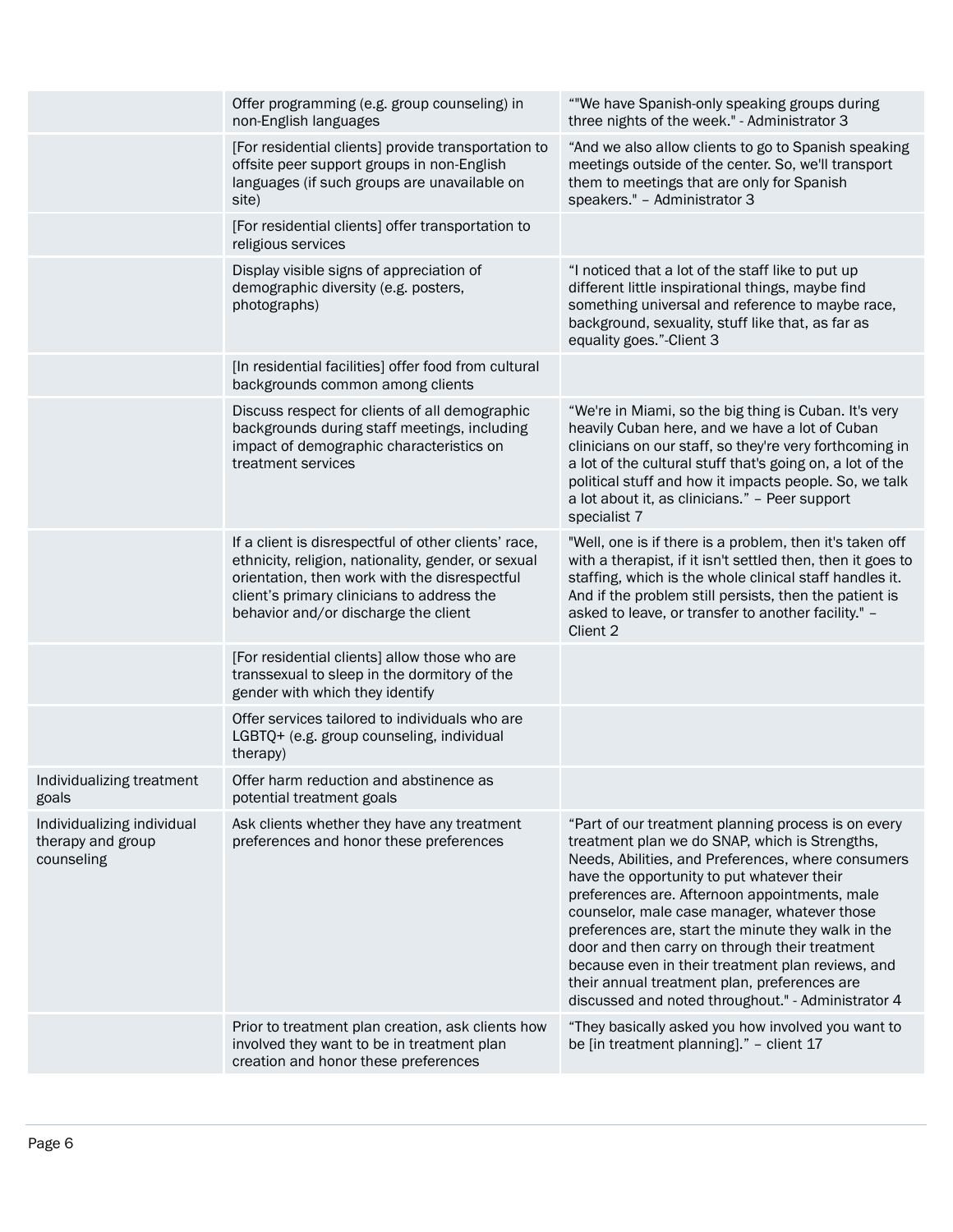| Ask clients what treatments have worked/not<br>worked for them in the past and use this<br>information in treatment planning                                                                                                                                                                | "It's so bad that it's literally just schedules looped:<br>first week of the month, second week of the month,<br>third week, fourth week of the month. So, if you stay<br>for 60 days, you're doing this twice, the same<br>schedule twice. So, you just see it come back around<br>and that's when the light comes on in people's<br>eyes and they're like, 'Oh. This is MacDonald's.'" -<br>Client 14                                                                                                                                            |
|---------------------------------------------------------------------------------------------------------------------------------------------------------------------------------------------------------------------------------------------------------------------------------------------|----------------------------------------------------------------------------------------------------------------------------------------------------------------------------------------------------------------------------------------------------------------------------------------------------------------------------------------------------------------------------------------------------------------------------------------------------------------------------------------------------------------------------------------------------|
| Offer different services for different types of SUD<br>(e.g. opioid use disorder, alcohol use disorder);<br>do not require clients with different types of<br>SUDs to undergo the same treatment program                                                                                    | "They need to be open to a broader spectrum of<br>exactly what you're saying, client needs, a patient's<br>needs, with individuality and not everybody needs<br>the same type of help."- Client 18                                                                                                                                                                                                                                                                                                                                                 |
| Offer treatment recommendations but do not<br>require client to accept those recommendations                                                                                                                                                                                                | "And then, kind of feed that back to the client. 'Does<br>this sound like something that you would be willing<br>to do?' Because treatment doesn't really work if it's a<br>one-way street. If you don't get the client to buy-in,<br>you're just spinning your wheels basically, and<br>sometimes clients aren't there yet. They aren't where<br>you think they should be." - Provider 2                                                                                                                                                          |
| Offer a wide variety of evidence-based services,<br>but allow client to pick and choose "a la carte"<br>from the "menu"                                                                                                                                                                     | "And of course, everything we do is a la carte. They<br>can pick and choose which services they want here,<br>what they want in the community. There's no real<br>requirement that anybody has to get everything<br>because they can pick and choose." - Administrator<br>$\overline{4}$                                                                                                                                                                                                                                                           |
| Offer a tour of the clinic to potential clients                                                                                                                                                                                                                                             | "Generally how our admissions process works is<br>somebody comes in, has been referred to the<br>organization, and they are essentially given an<br>overview of the services that we provide, they're<br>given a tour of the facility, and it's been right off the<br>bat, particularly for people who are coming in to one<br>of our day programs, they're given a lot of choices.<br>We have different workshops that have different<br>focuses, so if they prefer one scene to another, one<br>location to another location." - Administrator 5 |
| Allow clients to research different treatment<br>approaches/services on the Internet using a<br>clinic computer                                                                                                                                                                             |                                                                                                                                                                                                                                                                                                                                                                                                                                                                                                                                                    |
| Offer a range of service intensity, reflecting<br>different levels of SUD severity (e.g. mild,<br>moderate, severe), and allow client to choose<br>their preferred level of service intensity; do not<br>require clients of differing SUD severity to<br>undergo the same treatment program | "[The treatment plan] depends on the need. If<br>someone, say, is drinking maybe a little too much on<br>the weekends, versus someone who is using crack<br>cocaine, again, we look at all the variablesbecause<br>we have a philosophy, less intrusive to more<br>intrusive. So, we want to offer the least amount of<br>treatment that will do the job." - Provider 2                                                                                                                                                                            |
| Regularly reassess the current treatment plan<br>and goals with the client                                                                                                                                                                                                                  |                                                                                                                                                                                                                                                                                                                                                                                                                                                                                                                                                    |
| For clients with treatment requirements from the<br>criminal justice system, help clients create goals<br>beyond just avoiding jail                                                                                                                                                         | "That's the mindset of the person in front of you, is<br>that I'll do whatever you say just because I don't want<br>to go to jail. So, how does treatment become<br>valuable to a person like that? How do you benefit?<br>Well, the way we benefited was, he complied. But we<br>also talk about, once he completed this program,<br>what did he want to do? "Well, you know I was in the                                                                                                                                                         |
|                                                                                                                                                                                                                                                                                             |                                                                                                                                                                                                                                                                                                                                                                                                                                                                                                                                                    |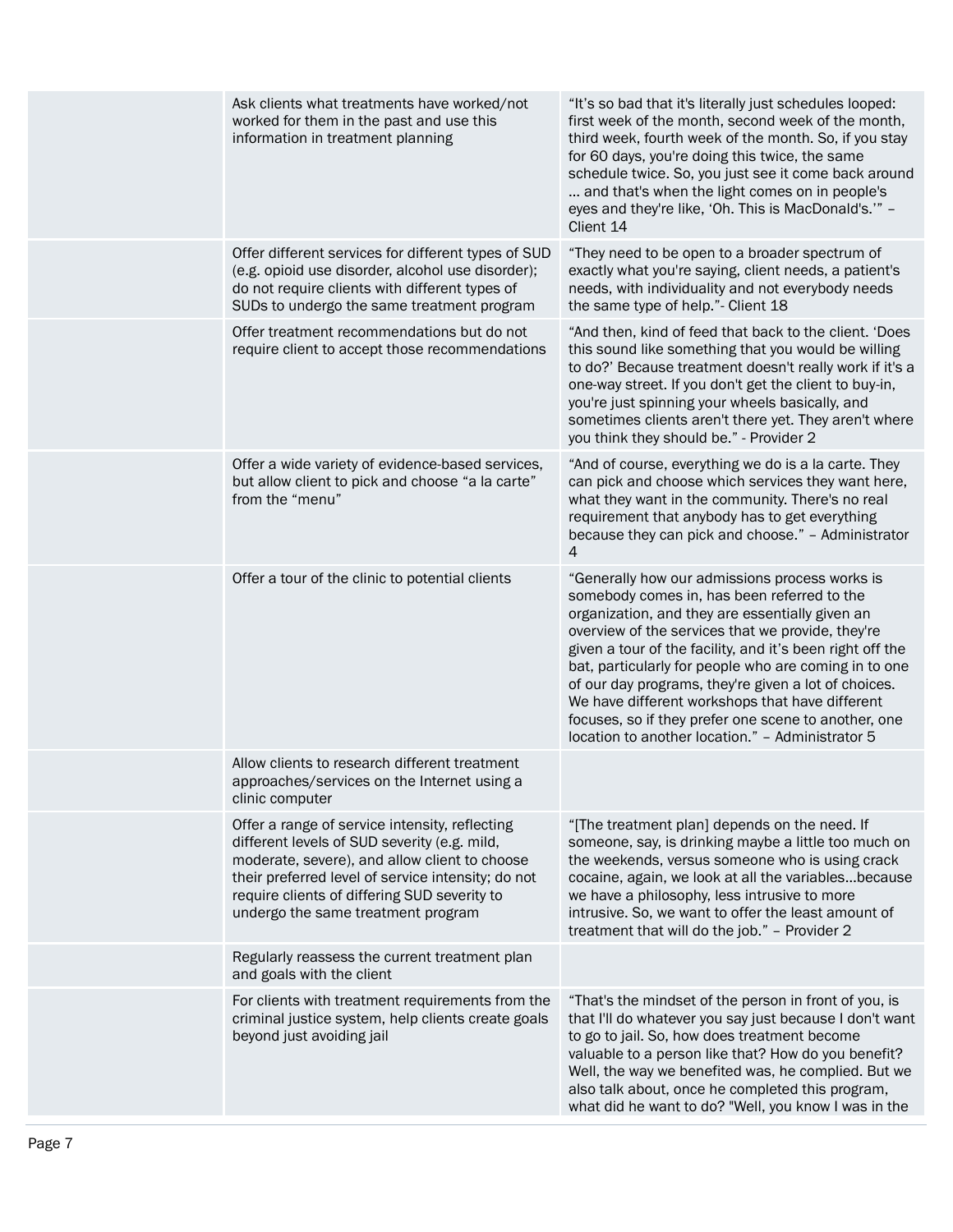|                                                                                                                                             | military, and I maybe want to possibly go back,<br>maybe explore something along those lines, maybe<br>be a security guard." - Peer support specialist 7                                                                                                                                                                                                                                                                                                                                                                                                                                                                                                |
|---------------------------------------------------------------------------------------------------------------------------------------------|---------------------------------------------------------------------------------------------------------------------------------------------------------------------------------------------------------------------------------------------------------------------------------------------------------------------------------------------------------------------------------------------------------------------------------------------------------------------------------------------------------------------------------------------------------------------------------------------------------------------------------------------------------|
| Do not create treatment plans without the client<br>present                                                                                 | "One of the things that's done once the person is<br>admitted, they are asked to come in and sit down<br>and draw a treatment plan." - Peer support specialist<br>7                                                                                                                                                                                                                                                                                                                                                                                                                                                                                     |
| Inform clients that they can request changes to<br>their treatment plan if something is not working                                         | "[Providers] would ask me, 'Is that okay with you?'<br>First, we met and they evaluated, and they thought<br>what I needed, and they said, 'if you don't think that<br>it's for you, we could revisit." - Client 17                                                                                                                                                                                                                                                                                                                                                                                                                                     |
| Inform clients of new service options as they<br>become available (e.g. if a new type of group<br>counseling becomes available onsite)      |                                                                                                                                                                                                                                                                                                                                                                                                                                                                                                                                                                                                                                                         |
| Do not prioritize or push one type of treatment<br>service over another                                                                     | "In our client manual, it does state that we're not<br>seeking to impose our views on any client in<br>particular, or we're not trying to advocate for any<br>personal or particular way of recovery. We're just<br>trying to expose you to as many as possible. So, we<br>state this in the beginning. We're trying to expose<br>you to as many avenues as possible that people<br>have found recovery in. And it's up to you to then<br>avail yourself of those resources. So, we make that<br>clear in the beginning, as stated in our client<br>manual, that they're not required to participate in<br>any one method of recovery."-Administrator 3 |
| Do not give clients a preset treatment schedule<br>(e.g. groups) that they must attend; let clients<br>choose from treatments on a schedule | Client 16: "We had morning meditation. Everything<br>that was on the chart, everything that was on<br>everybody's individual chart, we had to do it, or we'd<br>get penalized. And if we got three strikes, you're out.<br>We had to follow the rules."<br>Interviewer:<br>"So if you did not do it, you're<br>saying that you would be thrown out? You'd be<br>kicked out?"<br>Client 16:<br>"Right. If you didn't follow the<br>classes, the schedule, then for this treatment<br>program, they gave you three chances."                                                                                                                              |
| Have clients set goals for different areas of life<br>(e.g. housing, mental health, relationships)                                          | "Yes, they do have goal setting. Not just for our<br>mental health, [but] for our physical health. Also, life<br>goals, housing goals. We do that as well, that's part<br>of our case management."-Client 15                                                                                                                                                                                                                                                                                                                                                                                                                                            |
| Individualize group counseling topics and<br>discussions to the groups' participants                                                        | "Some of it does feel kind of [like] adult daycare<br>center and formulaic with workbooks. So no, I don't<br>think there is a lot of choice there. You might choose<br>to be in a different group, but maybe it's a different<br>group because of language or the size, not<br>necessarily a different intervention." - Peer support<br>specialist 3                                                                                                                                                                                                                                                                                                    |
| If clients must attend group counseling, permit<br>them to select the type of group counseling to<br>attend (e.g. based on topic)           | "All groups are valuable and important with good<br>information, but there's a series of groups and as                                                                                                                                                                                                                                                                                                                                                                                                                                                                                                                                                  |
|                                                                                                                                             |                                                                                                                                                                                                                                                                                                                                                                                                                                                                                                                                                                                                                                                         |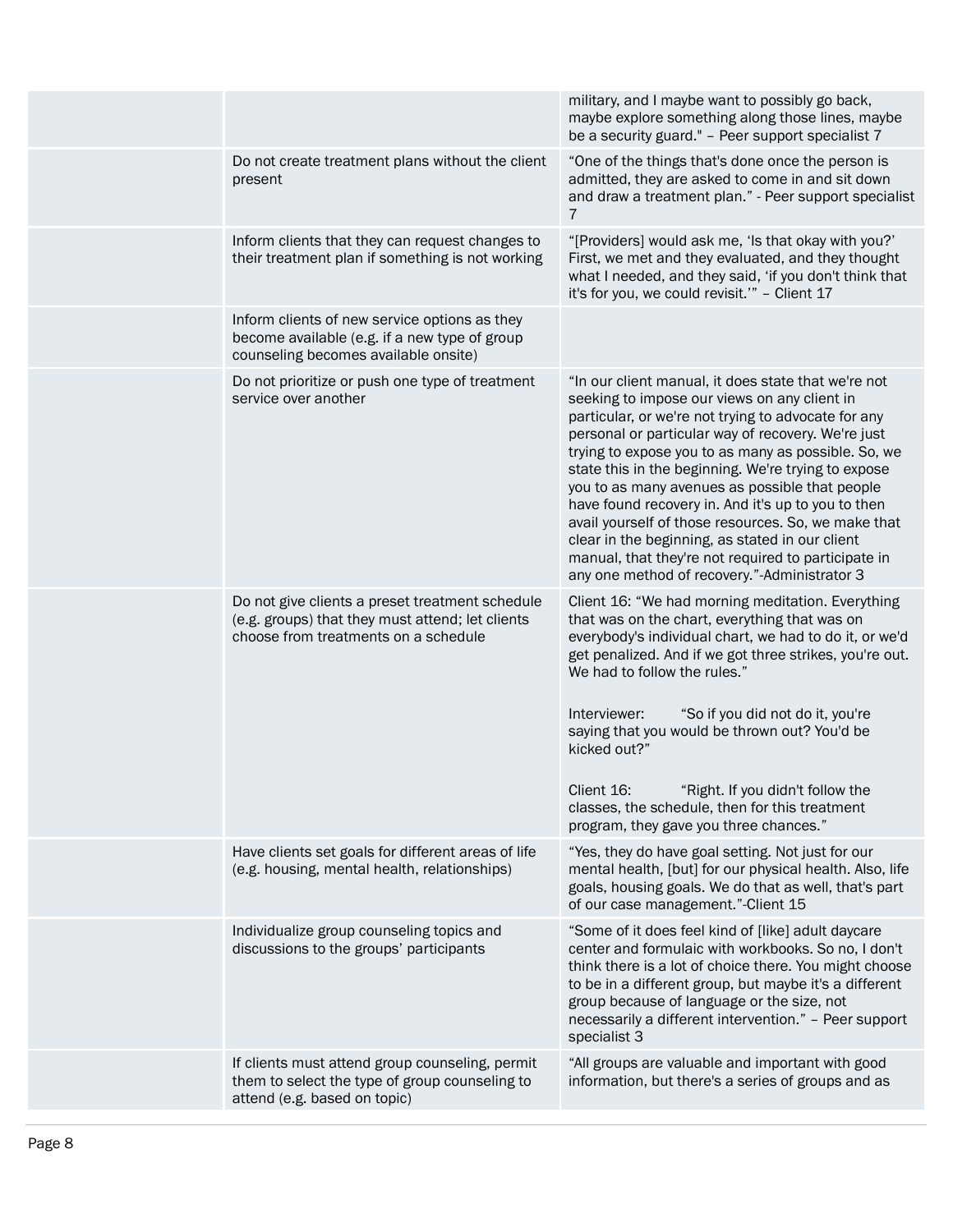|                                                                                                             |                                                                                                                                                                                                                                    | long as they do a required number then they're<br>good." - Peer support specialist 9                                                                                                                                                                                                                                                                         |
|-------------------------------------------------------------------------------------------------------------|------------------------------------------------------------------------------------------------------------------------------------------------------------------------------------------------------------------------------------|--------------------------------------------------------------------------------------------------------------------------------------------------------------------------------------------------------------------------------------------------------------------------------------------------------------------------------------------------------------|
|                                                                                                             | Do not have too many clients in one counseling<br>group, so that everyone can have a chance to<br>speak                                                                                                                            |                                                                                                                                                                                                                                                                                                                                                              |
|                                                                                                             | Do not assume all patients have the same<br>diagnosis                                                                                                                                                                              | "I didn't like the fact that a lot of patients were<br>getting diagnosed with the same crap. I have<br>borderline personality disorder. It's not the same as<br>bipolar, so you shouldn't be giving us the same<br>medications."-Client 11                                                                                                                   |
|                                                                                                             | Do not prescribe the same medication to every<br>client                                                                                                                                                                            | "Everyone basically was on the same medication.<br>That's not the case with CLINIC NAME. You are an<br>individual. Not all individuals have the same<br>problems."- Peer support specialist 5                                                                                                                                                                |
|                                                                                                             | Do not require clients to take medications they<br>feel have undesirable effects                                                                                                                                                   | "Medications are the same thing. I don't have to take<br>them, but they talk to you. And some are good for<br>me, and some if I don't like them, or I have bad side<br>effects, I just tell them it's not working for me. That's<br>all." - Client 6                                                                                                         |
|                                                                                                             | Include providers with multiple backgrounds<br>during the treatment planning process (e.g.<br>social workers, therapists, psychiatrists)                                                                                           | "Well, at first when you go there, it's an evaluation,<br>an orientation You go in a room, and one from<br>each, you know case management, therapist,<br>psychiatrist all present, and they interview you and<br>come to an agreement on what they think you need."<br>- Client 18                                                                           |
| Permitting clients to<br>temporarily leave<br>residential facilities (e.g. to<br>go shopping, visit family) | Make individualized decisions regarding whether<br>a client can leave the residential treatment<br>facility                                                                                                                        | "I believe it's per individual, you get passes according<br>to who you are, what your behavior is, what the<br>perception that the staff has of you is and your level<br>of responsibilities, so I believe it's probably once a<br>week and you can incorporate it into your [schedule<br>sheet] and that's where you plan out your week." -<br>Client 3     |
|                                                                                                             | Over the course of clients' treatment, increase<br>the frequency with which they can leave the<br>residential facility and the duration of each trip                                                                               | "And then when I was getting closer to my release<br>date, I would go home on Fridays. And then I would<br>go home on Thursdays all the way to Sunday. And I<br>would go home on Wednesdays and then eventually I<br>would be there once a week, on Mondays. And then<br>they were like, it's time for you to go home. So, they<br>sent me home." - Client 5 |
|                                                                                                             | Do not require preapproval of the clients'<br>destination when clients temporarily leave the<br>residential treatment facility                                                                                                     |                                                                                                                                                                                                                                                                                                                                                              |
|                                                                                                             | Permit clients to temporarily leave the<br>residential facility, as long as a staff member<br>(e.g. peer support specialist) accompanies the<br>client                                                                             |                                                                                                                                                                                                                                                                                                                                                              |
|                                                                                                             | Do not automatically conduct drug screens for<br>all residential clients returning from temporary<br>excursions outside of the treatment center (i.e.<br>only do a screen if a reason exists to assume<br>substances were misused) |                                                                                                                                                                                                                                                                                                                                                              |
|                                                                                                             | Do not unfairly punish residential clients (e.g.<br>through discharge or decreased privileges) if                                                                                                                                  |                                                                                                                                                                                                                                                                                                                                                              |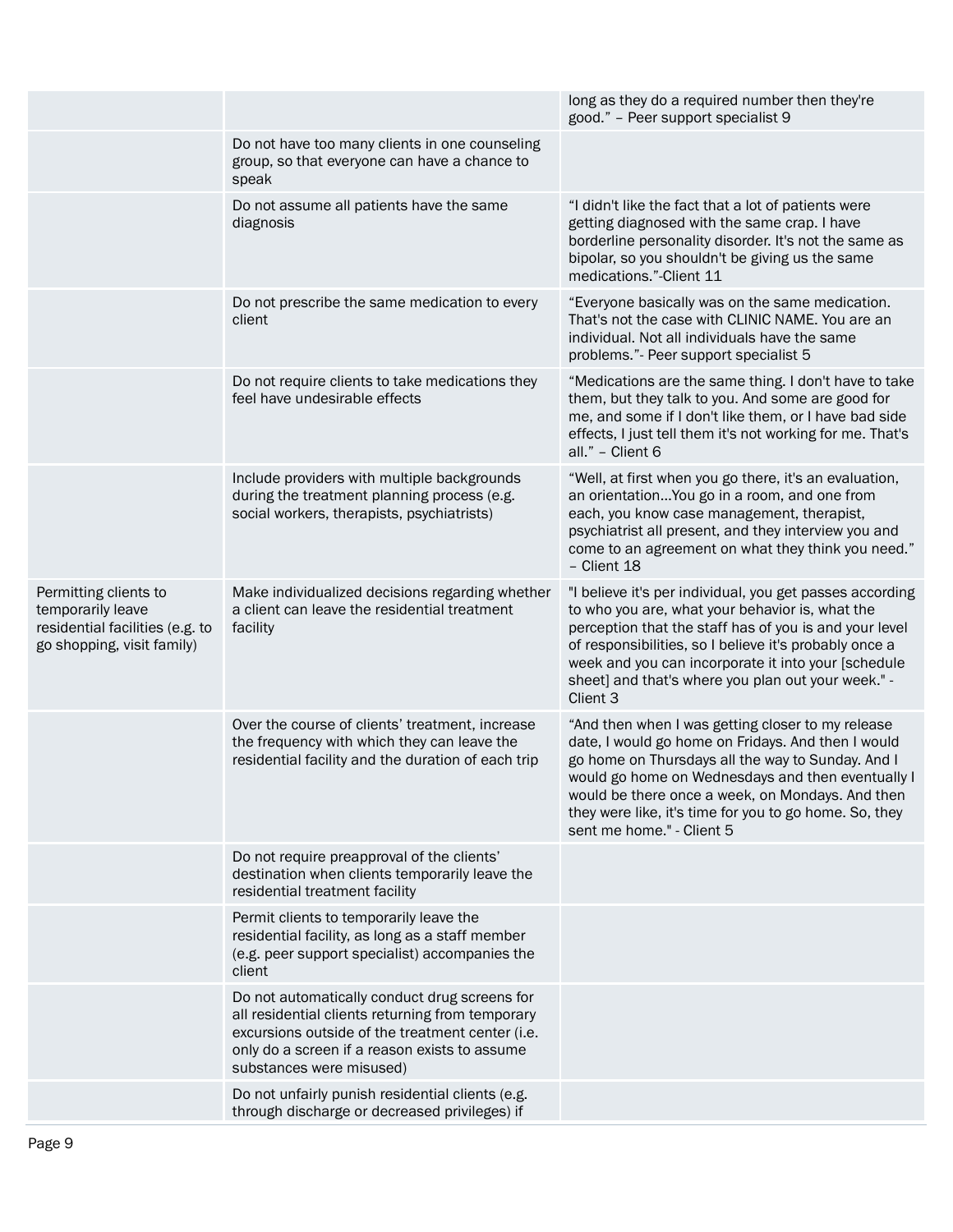|                                                     | clients are late returning from temporary<br>excursions outside of the treatment center                                                                                                                                       |                                                                                                                                                                                                                                                                                                                   |
|-----------------------------------------------------|-------------------------------------------------------------------------------------------------------------------------------------------------------------------------------------------------------------------------------|-------------------------------------------------------------------------------------------------------------------------------------------------------------------------------------------------------------------------------------------------------------------------------------------------------------------|
| Ensuring access to all<br>evidence-based treatments | Do not make client access to one evidence-<br>based treatment (e.g. medication) dependent on<br>participation in another treatment (e.g.<br>counseling) if the client does not wish to<br>participate in the latter treatment |                                                                                                                                                                                                                                                                                                                   |
|                                                     | Offer all forms of medication-assisted treatment<br>for opioid use disorder and alcohol use disorder,<br>either onsite or through referrals to other<br>providers in the community                                            |                                                                                                                                                                                                                                                                                                                   |
| Honoring client requests<br>for change              | If a client dislikes their current therapist, offer<br>an alternative therapist                                                                                                                                               | "When I looked for a therapist on my own, I was<br>allowed to interview, 'What do you specialize in?<br>What is your expertise? What are you most<br>comfortable dealing with?' to make sure that they<br>understood reasonably my problem. You can't do<br>that in [residential] treatment, though." - Client 14 |
|                                                     | Discipline staff for violating patient rights                                                                                                                                                                                 |                                                                                                                                                                                                                                                                                                                   |
|                                                     | Provide easy and confidential ways for clients to<br>express grievances with services (e.g.<br>confidential grievance or suggestion boxes)                                                                                    |                                                                                                                                                                                                                                                                                                                   |

## DIMENTION 2 OPERATIONALIZATION METHODS: INFORMATION, COMMUNICATION, & EDUCATION

| <b>OVERARCHING CATEGORY</b>                  | <b>SPECIFIC METHOD</b>                                                                                           | <b>EXAMPLE QUOTATION</b>                                                                                                                                                                                                                                                                                                                                                                                                                                                                                                                                         |
|----------------------------------------------|------------------------------------------------------------------------------------------------------------------|------------------------------------------------------------------------------------------------------------------------------------------------------------------------------------------------------------------------------------------------------------------------------------------------------------------------------------------------------------------------------------------------------------------------------------------------------------------------------------------------------------------------------------------------------------------|
| Provide comprehensive<br>service information | Inform clients of each treatment's purpose                                                                       | "At the beginning of the group, each therapist kind of<br>gives an overall [description] of what the discussion<br>is going to be." - Administrator 2                                                                                                                                                                                                                                                                                                                                                                                                            |
|                                              | Inform clients of each treatment's process                                                                       |                                                                                                                                                                                                                                                                                                                                                                                                                                                                                                                                                                  |
|                                              | Inform clients of each treatment's risks,<br>benefits, and alternatives                                          | "You've got some people that are better at running<br>groups and others, and the ones that are really good<br>at what they do, they always emphasize those things<br>and they always make sure that there's clarity. 'This<br>is the class, this is the reason why you're in the class<br>and we feel. It will benefit you X, Y and Z' I think<br>that's very important because a lot of us who have<br>addiction issues, we have an issue with focus and we<br>have an issue with sitting still and listening and we<br>have issues with structure." - Client 3 |
|                                              | Inform clients of the grievances process                                                                         |                                                                                                                                                                                                                                                                                                                                                                                                                                                                                                                                                                  |
|                                              | Inform clients of all available services within the<br>facility/clinic                                           | "And they need information in order to make<br>educated choices." - Peer support specialist 3                                                                                                                                                                                                                                                                                                                                                                                                                                                                    |
|                                              | Inform clients of potentially useful services<br>outside of the facility/clinic                                  |                                                                                                                                                                                                                                                                                                                                                                                                                                                                                                                                                                  |
|                                              | Inform clients of their rights with respect to<br>treatment (e.g. access to medical records,<br>confidentiality) |                                                                                                                                                                                                                                                                                                                                                                                                                                                                                                                                                                  |
|                                              | Inform clients of their responsibilities within<br>treatment                                                     |                                                                                                                                                                                                                                                                                                                                                                                                                                                                                                                                                                  |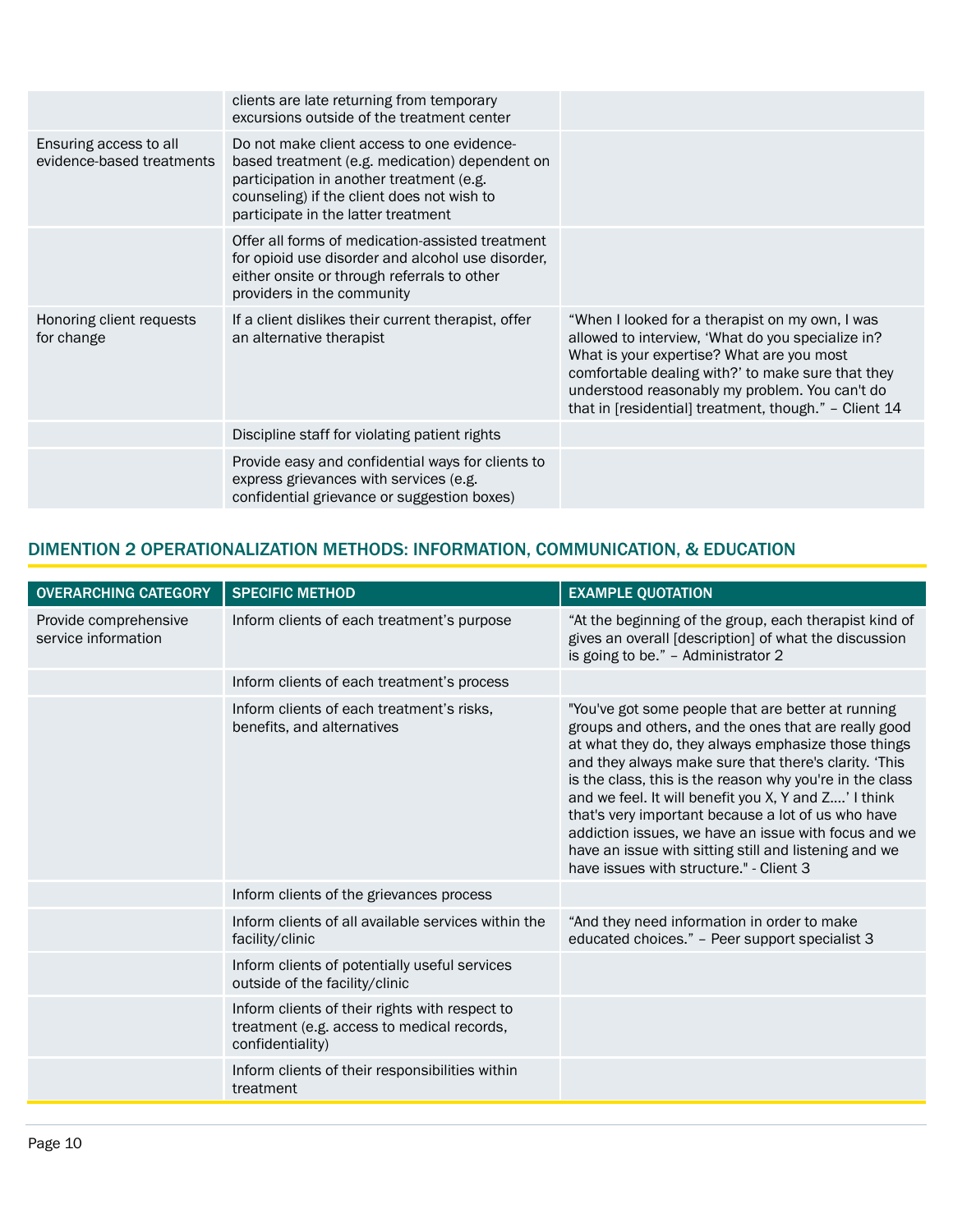| Make information easily<br>accessible | Provide information both orally and in writing                                                                                                       | "The form is presented with the rest of the stack of<br>papers you signed that nobody reads." - Client 17                                                                                                                                                                                                                                                                                                                                                                                                                                                        |
|---------------------------------------|------------------------------------------------------------------------------------------------------------------------------------------------------|------------------------------------------------------------------------------------------------------------------------------------------------------------------------------------------------------------------------------------------------------------------------------------------------------------------------------------------------------------------------------------------------------------------------------------------------------------------------------------------------------------------------------------------------------------------|
|                                       | Offer information in multiple languages                                                                                                              | "If further clarification needs to be done, then of<br>course they're assigned to a Spanish speaking<br>therapist. So, any other additional information the<br>therapist would provide in their primary language." -<br>Provider 1<br>"Almost everything that we have in writing is offered<br>in English and in Spanish." - Administrator 4                                                                                                                                                                                                                     |
|                                       | Provide information in graphical or video form                                                                                                       | ""I think, maybe a video or something. Maybe<br>because everyone can hear but not everybody can<br>read or write. And I think that'd be helpful and I'm not<br>trying to make them sound stupid but use human<br>words. A clinical professional's going to understand<br>clinical terms. You're dealing with someone that just<br>came from under the bridge. They're like what are<br>they saying? So, I think, maybe a video, a short five-<br>minute video" - Peer support specialist 5                                                                       |
|                                       | Provide clients with a physical, written copy of<br>information they can take and refer back to                                                      | "That's given in hard copy form, so they can always<br>refer back to it. Because, again, doing all of this stuff<br>up front when they're very sick and not maybe stable,<br>I can tell them that. The minute they walk out that's<br>not going to register, so we make sure that they get a<br>hard copy that they can always refer to and say, 'I'm<br>feeling a little bit better now. Okay, so let me go back<br>and say, I don't like my case manager, but I see here<br>I have a right to grieve." - Peer support specialist 7                             |
|                                       | While providing information, pause frequently to<br>assess that the client is understanding the<br>information (e.g. by asking the client questions) | "And having, I would assume, some<br>acknowledgement outside of signing a paper. It's<br>hard to get people to learn or even utilize their rights,<br>but they're really vital." - Client 14                                                                                                                                                                                                                                                                                                                                                                     |
|                                       | Use simple, concise sentences and jargon-free<br>language when providing information to clients                                                      |                                                                                                                                                                                                                                                                                                                                                                                                                                                                                                                                                                  |
|                                       | Ask clients how they learn best (e.g. in writing,<br>with visuals) and then provide information in<br>that manner                                    | "I think more questions need to be asked. At least<br>some way to determine which way the client learns<br>best. And what sorts of resources are available to<br>access that information. Some people are<br>comfortable on their phones. Accessing through an<br>app, particularly the young. The old would not be<br>interested or may not know that at the library they<br>can get on the Internet. So, having information<br>available multiple ways and realizing how they learn<br>the best might be a different approach." - Peer<br>support specialist 6 |
|                                       | Ask clients if they have any questions about the<br>information provided                                                                             |                                                                                                                                                                                                                                                                                                                                                                                                                                                                                                                                                                  |
|                                       | Do not provide information in a rushed manner                                                                                                        | "The way I always did it is, not to try to explain things<br>in a condensed manner to save time. I think a lot of<br>the problem is if the places are understaffed. If a<br>dude comes in at midnight, I don't have five hours to<br>read through all these papers with him. I have to get<br>back on the tech floor. I'm doing admin while the                                                                                                                                                                                                                  |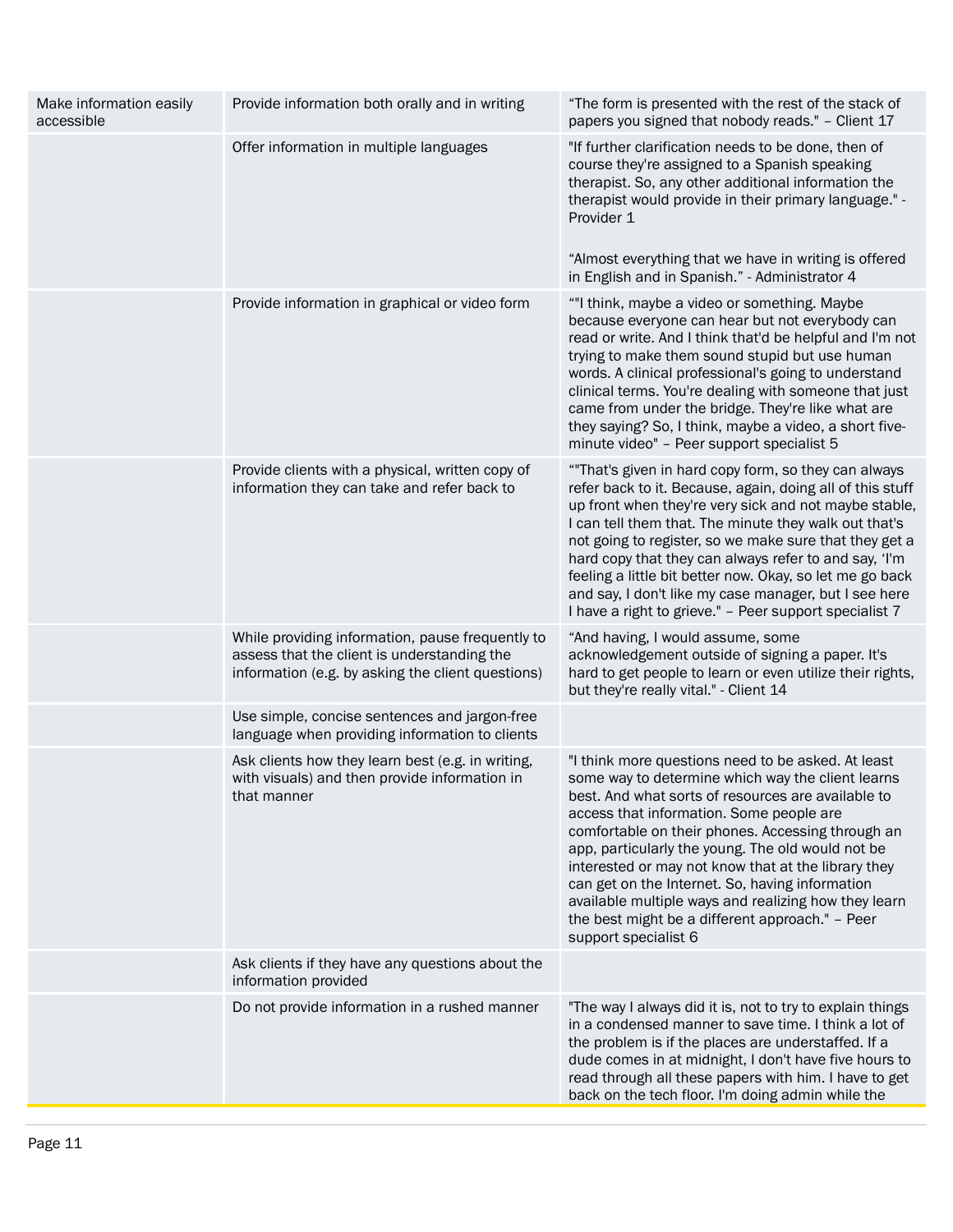|                                                            |                                                                                                                                | other patients are sleeping. But the right way is just<br>to read through every single item and make sure that<br>they understand, or if they have any questions." -<br>Client 14                                                                                                                                                                                                                                             |
|------------------------------------------------------------|--------------------------------------------------------------------------------------------------------------------------------|-------------------------------------------------------------------------------------------------------------------------------------------------------------------------------------------------------------------------------------------------------------------------------------------------------------------------------------------------------------------------------------------------------------------------------|
|                                                            | Post important information (e.g. client rights and<br>responsibilities) in conspicuous public places<br>(e.g. bulletin boards) | "It's also on the wall, like in the day area where they<br>have the pool table and they have the table for the<br>games, it sits right there." - Client 15                                                                                                                                                                                                                                                                    |
| Individualizing information<br>provision                   | Provide information about SUD relevant to the<br>individual client's specific diagnosis/problems                               | "Everybody gets the same book packet regardless of<br>the drug you're on. When you're like, 'This doesn't<br>relate to me because I'm an alcoholic,' and they say,<br>'You're a drug addict, too,' and you're like, 'But I'm<br>really not. I really just like alcohol. I could take or<br>leave drugs. It doesn't bother me,' and they're like,<br>'No, no, no, no. You're a druggie.' You know what I<br>mean?" - Client 14 |
|                                                            | Provide information about treatment services<br>one-on-one                                                                     |                                                                                                                                                                                                                                                                                                                                                                                                                               |
|                                                            | Have peer support specialists provide<br>information, because they may be perceived as<br>a particularly trustworthy source    | "They could have people there like me, that have<br>experienced both sides of this." - Client 17                                                                                                                                                                                                                                                                                                                              |
| Provide information<br>throughout the treatment<br>process | Provide information about treatment prior to<br>treatment                                                                      |                                                                                                                                                                                                                                                                                                                                                                                                                               |
|                                                            | Provide information about treatment at the<br>beginning of treatment                                                           |                                                                                                                                                                                                                                                                                                                                                                                                                               |
|                                                            | Repeat information about treatment throughout<br>treatment by a variety of providers                                           | ""Upon admission they're given a new client<br>orientation which gives them all of that<br>informationAnd then during the house meetings in<br>the morning, any additional information for the<br>general population is delivered to the clients. And<br>then again, in their individual sessions, a lot of that<br>is discussed." Provider 1                                                                                 |
|                                                            | Provide information about treatment upon<br>discharge                                                                          |                                                                                                                                                                                                                                                                                                                                                                                                                               |

# DIMENTION 3 OPERATIONALIZATION METHODS: INTEGRATION & COORDINATION OF HEALTHCARE SERVICES

| <b>OVERARCHING CATEGORY</b>                    | <b>SPECIFIC METHOD</b>                                                                                                                   | <b>EXAMPLE QUOTATION</b>                                                                                                            |
|------------------------------------------------|------------------------------------------------------------------------------------------------------------------------------------------|-------------------------------------------------------------------------------------------------------------------------------------|
| Conducting comprehensive<br>health assessments | Conduct physical health assessments for all<br>clients at intake (i.e. physical examination,<br>medication review, oral medical history) | "I think [health assessments] are a great thing<br>especially addicts come in very beat up and they<br>need healthcare." - Client 2 |
|                                                | Conduct mental health/psychiatric assessments<br>for all clients at intake                                                               |                                                                                                                                     |
|                                                | Obtain information from clients' outside<br>providers (e.g. primary care) with client consent<br>at intake                               |                                                                                                                                     |
| Offering comprehensive<br>health services      | Offer detoxification or refer clients to<br>detoxification                                                                               | "They're cleared by a detox facility before they can<br>even come to our treatment center." - Behavioral<br>health technician       |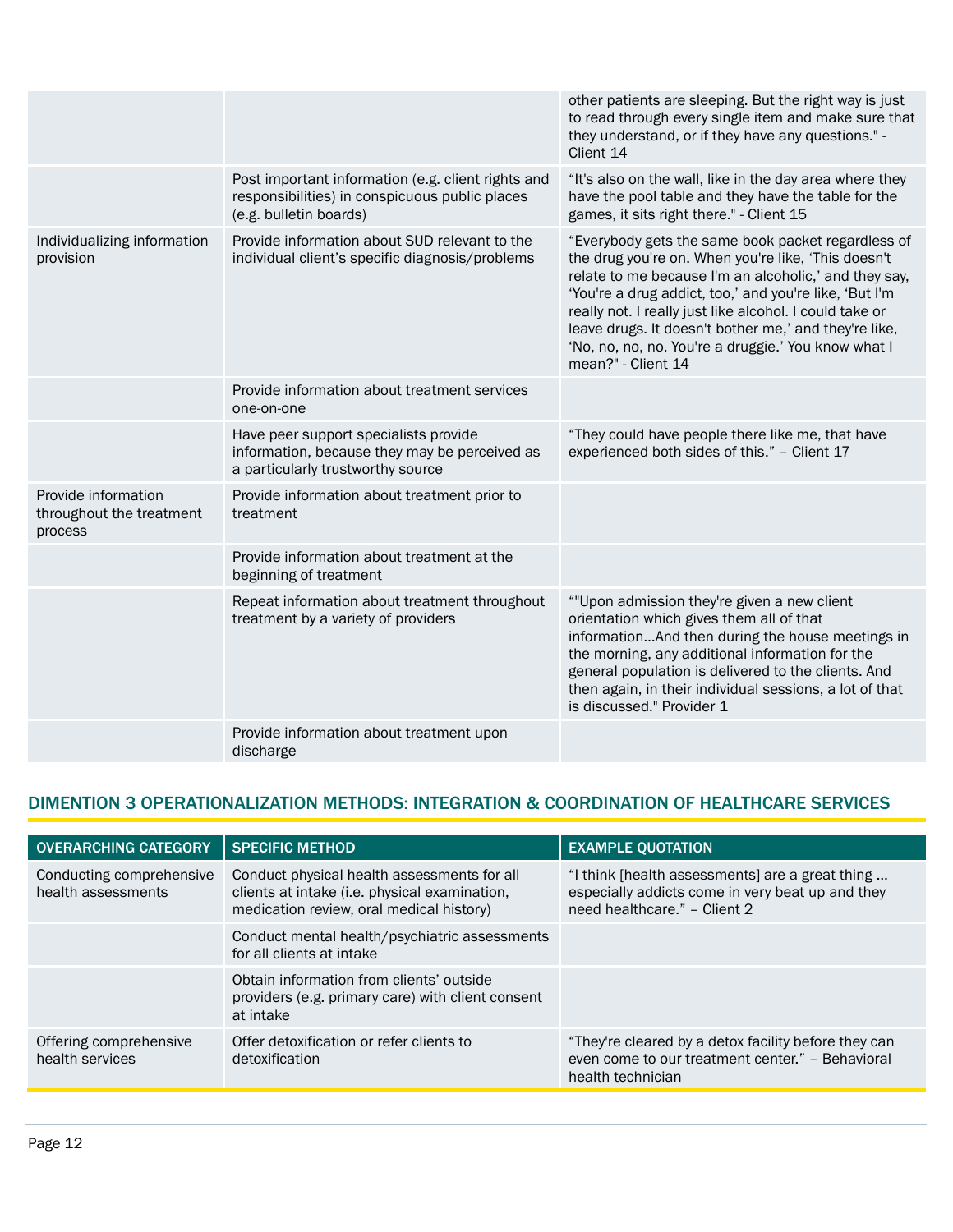|                                            | Offer all forms of appropriate, evidence-based<br>substance use disorder medications in-house or<br>refer clients to them, if appropriate                                              |                                                                                                                                                                                                                                                                                                                                                                                                                                                    |
|--------------------------------------------|----------------------------------------------------------------------------------------------------------------------------------------------------------------------------------------|----------------------------------------------------------------------------------------------------------------------------------------------------------------------------------------------------------------------------------------------------------------------------------------------------------------------------------------------------------------------------------------------------------------------------------------------------|
|                                            | Offer all forms of appropriate, evidence-based<br>mental health disorder medications in-house or<br>refer clients to them, if appropriate                                              |                                                                                                                                                                                                                                                                                                                                                                                                                                                    |
|                                            | Do not arbitrarily ban evidence-based<br>medications prescribed by qualified outside<br>providers                                                                                      |                                                                                                                                                                                                                                                                                                                                                                                                                                                    |
|                                            | Offer Hepatitis C, HIV, and STD testing or refer<br>clients to them                                                                                                                    |                                                                                                                                                                                                                                                                                                                                                                                                                                                    |
|                                            | Offer OBGYN/gynecology services, or refer<br>clients to them                                                                                                                           |                                                                                                                                                                                                                                                                                                                                                                                                                                                    |
|                                            | Offer dentistry services, or refer clients to them                                                                                                                                     | "When you're dealing with substance abuse<br>individuals, cocaine, opiates, benzo, the first thing<br>that start happening is that your teeth go to rot." -<br>Peer support specialist 5                                                                                                                                                                                                                                                           |
|                                            | Offer naloxone onsite for outpatient clients                                                                                                                                           |                                                                                                                                                                                                                                                                                                                                                                                                                                                    |
|                                            | Have a pharmacy onsite for outpatient clients to<br>easily pick up their medications                                                                                                   |                                                                                                                                                                                                                                                                                                                                                                                                                                                    |
|                                            | Offer psychiatry services on site or refer to<br>outside psychiatrists                                                                                                                 |                                                                                                                                                                                                                                                                                                                                                                                                                                                    |
|                                            | Have a crisis stabilization unit on site                                                                                                                                               |                                                                                                                                                                                                                                                                                                                                                                                                                                                    |
|                                            | Establish MOUs with treatment centers to which<br>clients are commonly referred, so that referrals<br>are efficient                                                                    | "The MOUs we've established, we've established with<br>many other agencies that serve similar purposes to<br>the one that we do, but offer services that we don't<br>offer, whether it be prescription of medication, meds,<br>crisis intervention, screening for STDs, screening for<br>HIV, things like that. So, we try to make those<br>services as accessible as possible to many clients, in<br>the easiest way possible." - Administrator 3 |
| Connecting clients to<br>outside providers | Schedule client appointments with outside<br>providers                                                                                                                                 | "They call the external [provider] and set it up and<br>help you get connected with that person. Once you're<br>connected, it's your responsibility to follow through.<br>But they set up the connection for you." - Client 2                                                                                                                                                                                                                      |
|                                            | Offer transportation for clients to see outside<br>providers                                                                                                                           |                                                                                                                                                                                                                                                                                                                                                                                                                                                    |
|                                            | Offer peer support specialists to go with clients<br>to outside provider visits                                                                                                        |                                                                                                                                                                                                                                                                                                                                                                                                                                                    |
|                                            | Ask client preferences regarding outside<br>providers (e.g. type of specialty, location,<br>payment plans) and honor these preferences<br>when connecting clients to outside providers | "They wouldn't isolate you to one facility and say, 'no,<br>you have to go there because that's your only option.'<br>That's good because it makes you the client, the<br>consumer  it makes you feel like, okay, I do have a<br>little bit of power with what's going on, even though<br>I'm in rehab right now." - Peer support specialist 5                                                                                                     |
|                                            | Assist clients with payment for outside providers,<br>if possible                                                                                                                      | "With this current grant, we are offering three visits<br>to a local community health agency to do some HIV<br>testing." - Peer support specialist 3                                                                                                                                                                                                                                                                                               |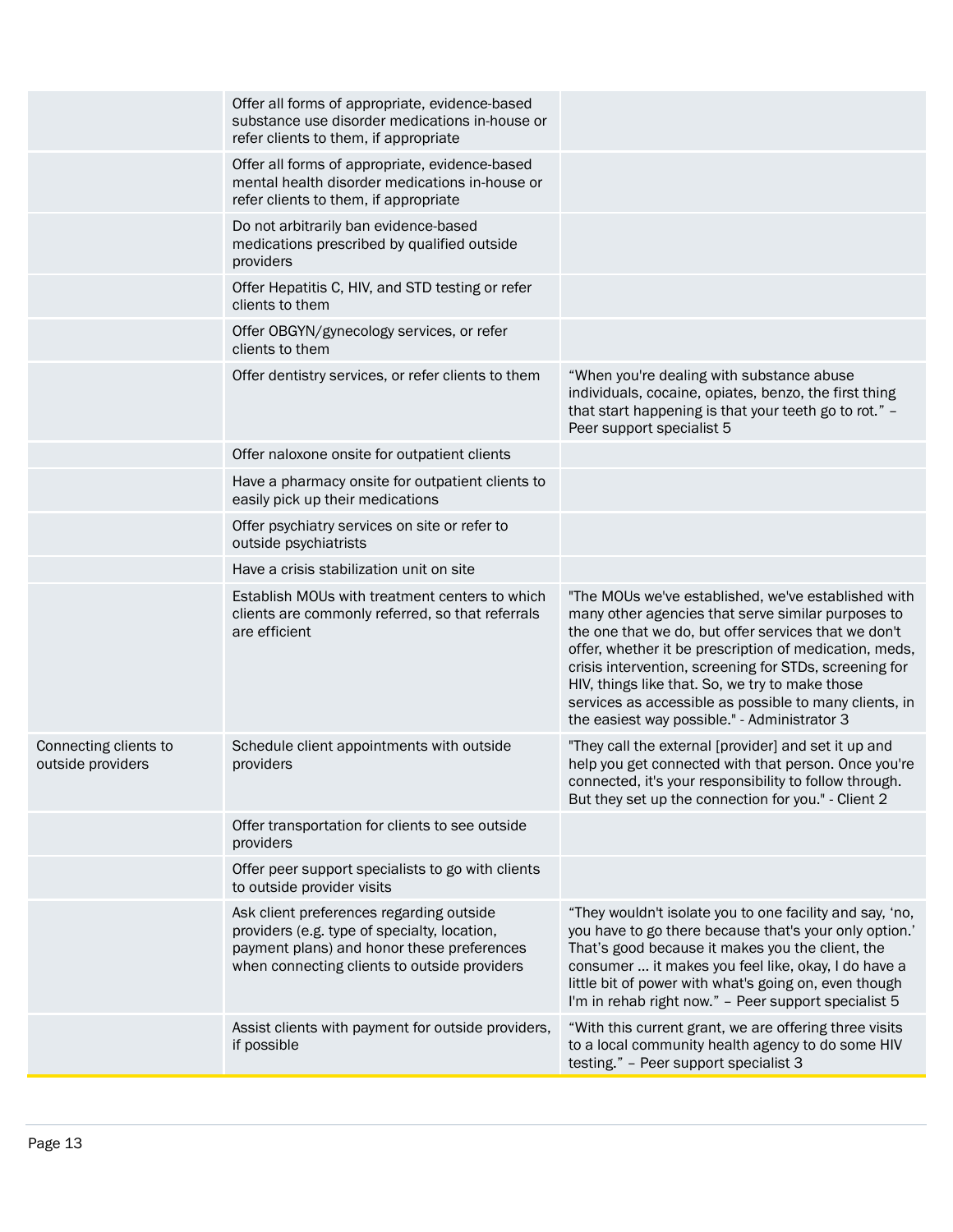| Sharing information with<br>outside providers | Regularly share information with outside<br>providers, not just at the beginning of treatment<br>(with client consent)                                                                               | "The worst case we might have [is] a primary care<br>who doesn't know what medicines are being given by<br>behavioral health and they give conflicting<br>medications or something like that. So, with<br>medication, we want to be very sure that there's not<br>any situation where the primary care's giving them<br>something that would cause a chemical to chemical<br>conflict." - Administrator 1                                                                                                                                                                                                                                                    |
|-----------------------------------------------|------------------------------------------------------------------------------------------------------------------------------------------------------------------------------------------------------|--------------------------------------------------------------------------------------------------------------------------------------------------------------------------------------------------------------------------------------------------------------------------------------------------------------------------------------------------------------------------------------------------------------------------------------------------------------------------------------------------------------------------------------------------------------------------------------------------------------------------------------------------------------|
|                                               | Provide clients with physical copies of their<br>medical information to take to outside providers                                                                                                    | "We give a packet on their way out and hopefully<br>they'll share with their outside provider the<br>medications that they've been taking at the CLINIC."<br>- Peer support specialist 3                                                                                                                                                                                                                                                                                                                                                                                                                                                                     |
|                                               | Train staff in confidentiality law requirements                                                                                                                                                      |                                                                                                                                                                                                                                                                                                                                                                                                                                                                                                                                                                                                                                                              |
| Regular communication<br>among in-house staff | Hold case conferences at least weekly to<br>discuss clients                                                                                                                                          |                                                                                                                                                                                                                                                                                                                                                                                                                                                                                                                                                                                                                                                              |
|                                               | During case conferences, do not only discuss<br>clients with special issues - discuss all clients                                                                                                    | "We have 60 clients, so it's difficult to discuss them<br>all. So, we typically discuss the most needy clients.<br>But usually, within a two to three-week cycle, we end<br>up discussing everyone." - Administrator 3                                                                                                                                                                                                                                                                                                                                                                                                                                       |
|                                               | Include a wide variety of staff at case<br>conferences, including therapists, medical<br>directors, psychiatrists, social workers, peer<br>support specialists, and behavioral health<br>technicians | "All of the clinicians are involved [in case<br>conferences]. All the medical case managers are<br>here, all the care coordinators, the peer support<br>specialists, the clinical director, the director of<br>operations and all of the therapists are involved<br>because they interact with all of us all at the same<br>time. We all give feedback on where the client is." -<br>Peer support specialist 1<br>"We do have our lead behavioral health techs<br>present at the case conference. They also bring a lot<br>of information about [clients'] behavior in the<br>residence versus when they come and see their<br>therapist." - Administrator 3 |
|                                               | Ensure that staff with recovery experience (e.g.<br>peer support specialists and behavioral health<br>technicians) feel comfortable speaking up<br>during case conferences                           | "That peer should be in that meeting. But the<br>problem is the peers are looked down on, because<br>they're just clients with education is basically how<br>they're looked at. But actually, these are the<br>experts." - Client 17                                                                                                                                                                                                                                                                                                                                                                                                                         |
|                                               | Use an electronic health record system                                                                                                                                                               | "We're just starting to use our electronic [health<br>record system] and there's a lot of features that we<br>would like to have, so that it's more accessible as to<br>the sharing of information. So for example, for the<br>therapists to be able to look up the medical piece of<br>the chart and see if their consumer is taking their<br>medication or having any issues with their<br>medication, because a lot of times they have to<br>actually call the medical department to find out<br>specific medical things that are going on with the<br>consumer." - Administrator 2                                                                       |
|                                               | Require all staff who routinely interact with the<br>client to regularly update client notes                                                                                                         | "And if they have an assigned peer specialist, they're<br>sort of working across purposes for that goal, or they<br>have information that would be beneficial to the                                                                                                                                                                                                                                                                                                                                                                                                                                                                                         |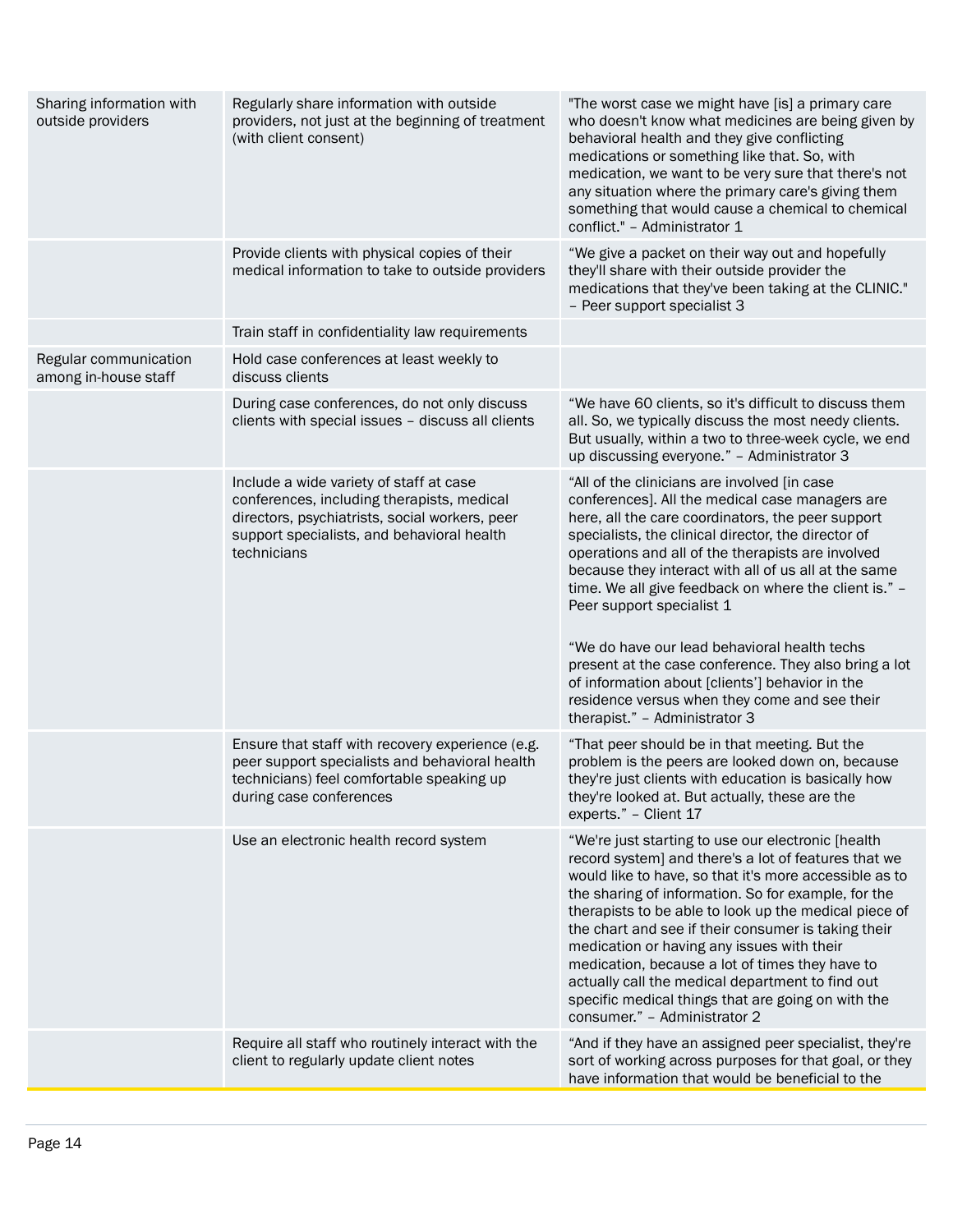|                                                                  |                                                                                                                            | other person but fail to share it. So, that's something<br>that we need to do a better job of." - Administrator 3                                                                                                                                                                                   |
|------------------------------------------------------------------|----------------------------------------------------------------------------------------------------------------------------|-----------------------------------------------------------------------------------------------------------------------------------------------------------------------------------------------------------------------------------------------------------------------------------------------------|
|                                                                  | Require all staff who routinely interact with the<br>client to regularly read client notes                                 | "My experience in community mental health centers<br>is that there is absolutely no communication<br>because nobody is reading each other's notes. And<br>as a peer, I know nobody read my notes. Or else they<br>wouldn't ask some of the questions that they did." -<br>Peer support specialist 3 |
|                                                                  | Permit clients to attend some or all case<br>conferences during which they are discussed                                   |                                                                                                                                                                                                                                                                                                     |
|                                                                  | Assign a lead contact person for each client, and<br>inform client of this staff member's contact<br>information           |                                                                                                                                                                                                                                                                                                     |
| Supporting clients involved<br>in the criminal justice<br>system | Have staff (e.g. peer support specialists) attend<br>court hearings with clients                                           |                                                                                                                                                                                                                                                                                                     |
|                                                                  | Have staff (e.g. peer support specialists) attend<br>and celebrate milestones with clients (e.g. drug<br>court graduation) |                                                                                                                                                                                                                                                                                                     |

### DIMENTION 4 OPERATIONALIZATION METHODS: PROVIDING EMOTIONAL COMFORT

| <b>OVERARCHING CATEGORY</b>                         | <b>SPECIFIC METHOD</b>                                                                                                                                      | <b>EXAMPLE QUOTATION</b>                                                                                                                                                                                                                                                                                                                                                                                                                                                                                                                                                                                                                                                                                                                                   |
|-----------------------------------------------------|-------------------------------------------------------------------------------------------------------------------------------------------------------------|------------------------------------------------------------------------------------------------------------------------------------------------------------------------------------------------------------------------------------------------------------------------------------------------------------------------------------------------------------------------------------------------------------------------------------------------------------------------------------------------------------------------------------------------------------------------------------------------------------------------------------------------------------------------------------------------------------------------------------------------------------|
| Encouraging a natural<br>support system for clients | Offer or connect clients to peer support groups<br>(AA/NA or other non-clinician led groups)                                                                | "We have spiritual groups. And we get together and<br>we discuss our feelings, and our beliefs, and things<br>that happen to us every day in life or have happened.<br>what gets you going." - Client 6                                                                                                                                                                                                                                                                                                                                                                                                                                                                                                                                                    |
|                                                     | Encourage clients to build a natural support<br>system through improving relationships with<br>family and friends                                           | "We make sure that they try and reunite and that<br>they establish a support system. That includes family<br>members, or it may include sponsors or other people<br>in their lives as well." - Administrator 3                                                                                                                                                                                                                                                                                                                                                                                                                                                                                                                                             |
|                                                     | Include the same people from week to week in<br>counseling groups, allowing clients to form<br>strong connections with the people in their<br>group         | "I think to do groups, it would be helpful to move<br>towards a more traditional group therapy setting,<br>This is a twelve-week group. This is the topic. These<br>are the members. Nobody's coming in. Nobody's<br>leaving. You make a contract to abide by the group<br>rules, and that we're engaging in this for this long."<br>I've always really, really liked that style and the<br>openness it provides for discussion, because you are<br>locked in. You're locked in for six weeks with the<br>same people; and I think if we're talking about trying<br>to build connection, and that's the idea of group<br>therapy. It's the best example I've seen, and it has a<br>much better chance of building connection than an<br>hour." - Client 14 |
| Staff member accessibility                          | Inform clients that they can turn to any staff<br>members for emotional support if distressed<br>(e.g. therapist, peer support specialist, case<br>manager) |                                                                                                                                                                                                                                                                                                                                                                                                                                                                                                                                                                                                                                                                                                                                                            |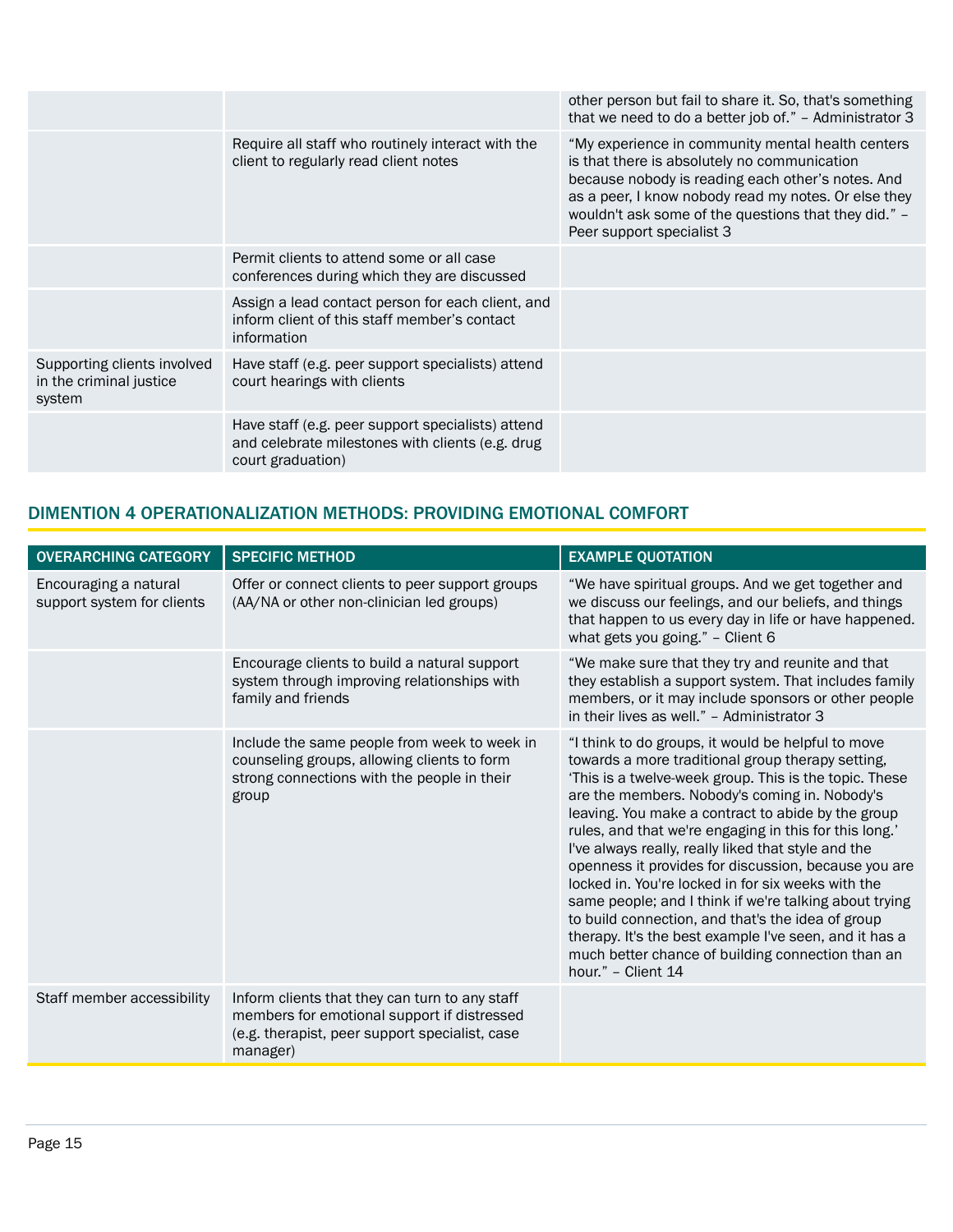|                                                                        | Train all staff (clinical and non-clinical) to use an<br>"open door" policy with warm hand offs for any<br>distressed current, potential, or former clients | "We try to have a no wrong person policy here. That if<br>someone is struggling and they happen to walk up to<br>the accounting manager, the accounting manager is<br>going to provide them with very general emotional<br>support but also physically make sure that they get<br>to the person they need to provide them with more<br>in-depth emotional support. Here we do not separate<br>admin from direct service from the people who drive<br>the vehicles, everybody gets the same training on<br>customer service, consumer centered care, we kind<br>of train everybody that way." - Administrator 5 |
|------------------------------------------------------------------------|-------------------------------------------------------------------------------------------------------------------------------------------------------------|----------------------------------------------------------------------------------------------------------------------------------------------------------------------------------------------------------------------------------------------------------------------------------------------------------------------------------------------------------------------------------------------------------------------------------------------------------------------------------------------------------------------------------------------------------------------------------------------------------------|
|                                                                        | Ensure a staff member is available by phone<br>24/7 if a client feels they are in emotional<br>distress                                                     | "Whether it's the therapist or the behavioral tech<br>staff, if you have a problem and you're upset, you can<br>go to anyone at any time and they'll talk to you, they'll<br>take the time." - Client 2                                                                                                                                                                                                                                                                                                                                                                                                        |
| Peer support specialists<br>are available to clients                   | Have peer support specialists provide their<br>contact information to clients                                                                               | "We know where you've been and we try to provide<br>an empathetic approach to their problems and let<br>them know that they can call us anytime. Sometimes<br>we share cell phone numbers, you know?" - Peer<br>support specialist 3                                                                                                                                                                                                                                                                                                                                                                           |
|                                                                        | Make client meetings with peer support<br>specialists an integral part of the treatment<br>program                                                          | "I think bringing more peer support specialists to the<br>program [would improve provision of emotional<br>support]. That kind of helps a lot of our consumers<br>with a lot of their personal issues. Sometimes a lot of<br>them don't like to open up. A peer can help with<br>that I think having more of that available to the<br>consumer would really help emotional and also in<br>the recovery because, again, the peers can relate  I<br>mean, they can relate to that person. The peer has<br>gone through that and can really get them to get<br>where they need to be." - Administrator 2          |
|                                                                        | Encourage peer support specialists to provide<br>visible inspiration to clients that recovery is<br>possible                                                | "The ability to feel some hope or that progress can<br>be made, and being able to demonstrate that in a<br>person, is very powerful. They've found that it's very<br>powerful. And so, yeah, having people on staff that<br>are able to do that day in and day out, and kind of<br>intervene when clients are having second thoughts<br>about treatment, or if they believe that it's not really<br>achievable, then having those people on staff is<br>really invaluable." - Administrator 3                                                                                                                  |
| Therapists forming strong<br>interpersonal connections<br>with clients | Encourage individual therapists find common<br>ground with clients                                                                                          | "We are familiar with the [same] restaurantsWe<br>don't visit the restaurants together, but we talk about<br>that, and when I buy something, I show it to [my<br>therapist] and she says, 'oh, nice'". - Client 5                                                                                                                                                                                                                                                                                                                                                                                              |
|                                                                        | Do not talk down to clients                                                                                                                                 | "In the beginning we find it difficult to relate to<br>people, especially to people that we feel that have<br>authority, right? I don't know if you're in recovery but I<br>had big issues with people in authority because<br>that's just  that was my experience in life that<br>people that had authority always mistreated me or<br>abused their power in some way when it came to me<br>and my sexuality." - Peer support specialist 1                                                                                                                                                                    |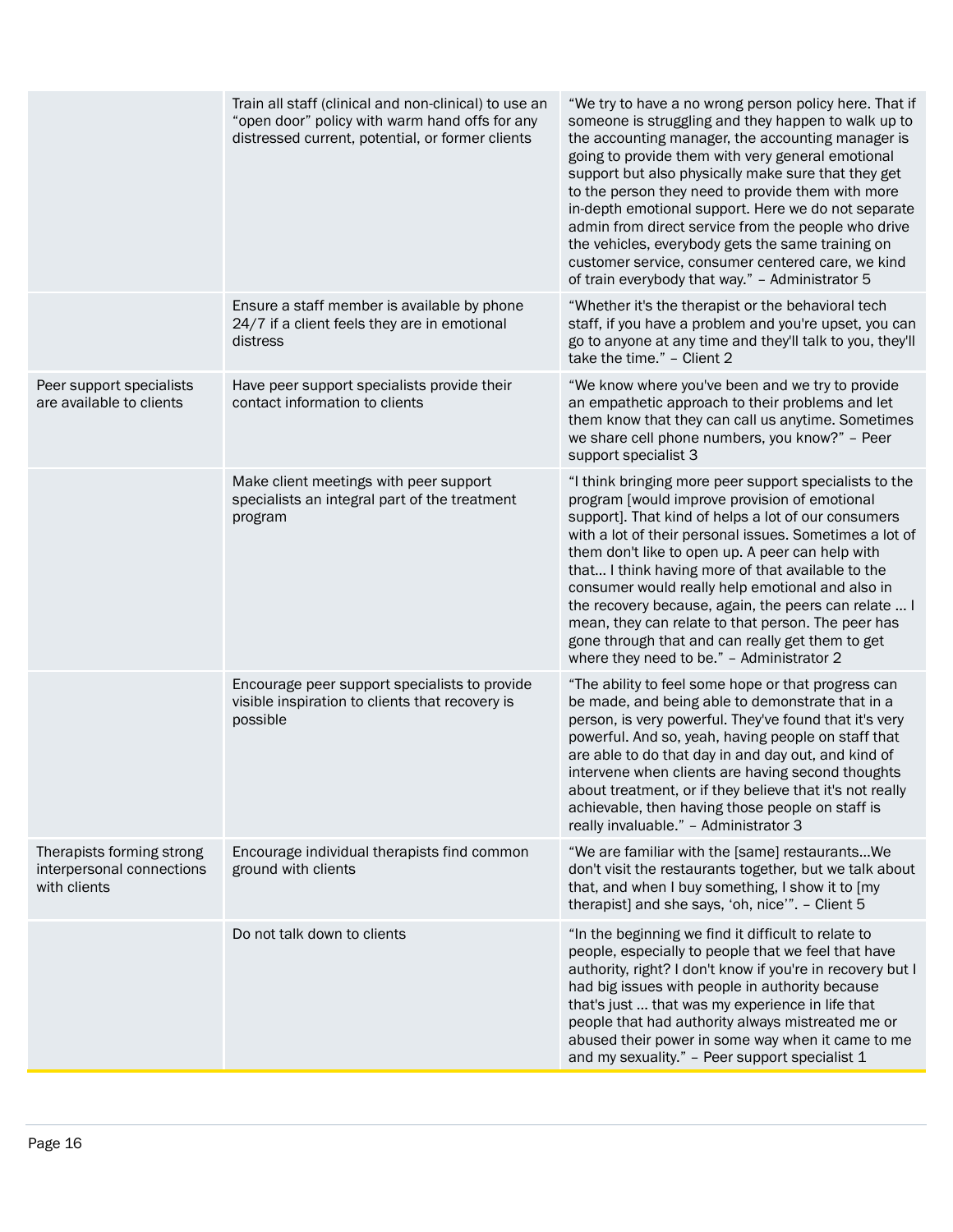| <b>OVERARCHING CATEGORY</b>      | <b>SPECIFIC METHOD</b>                                                                 | <b>EXAMPLE QUOTATION</b>                                                                                                                                                                                                                                                                                                                                                                                    |
|----------------------------------|----------------------------------------------------------------------------------------|-------------------------------------------------------------------------------------------------------------------------------------------------------------------------------------------------------------------------------------------------------------------------------------------------------------------------------------------------------------------------------------------------------------|
| Attractiveness of facilities     | Keep the facility freshly painted                                                      |                                                                                                                                                                                                                                                                                                                                                                                                             |
|                                  | Display visually interesting artwork (e.g.<br>photographs, paintings)                  | "Everything is like, blah, white. My doctor's office has<br>some paintings and murals and different things from<br>his background on the wall, and that's interesting to<br>look at. He has some artifacts that he's picked up<br>that I'll ask questions about, and he'll have a story<br>behind those kind of things." - Client 4                                                                         |
|                                  | Fix broken or dilapidated parts of the building                                        | "The infrastructure of the facilities is old. The stuff is<br>old. It's not modern. It's almost depressing when you<br>go to these places, just the dilapidation that you see<br>at times, bathrooms not working It's just like at your<br>own home. How is your house? How clean is it? How<br>well maintained is it? Is the roof leaking? That goes<br>to your quality of life, of course." - Client 17   |
|                                  | Make therapy spaces appear inviting (e.g.<br>through furniture selection, art work)    | "To have a comfortable space for them to be<br>receiving therapy in is also really important, because<br>I think the space and the different attributes of the<br>space will decide how open a person is going to be<br>receiving therapy. So, there are different things you<br>can do to make the space more comfortable and<br>more inviting for people to share." - Administrator 3                     |
|                                  | Provide a garden or pleasant outdoor space for<br>relaxation                           |                                                                                                                                                                                                                                                                                                                                                                                                             |
|                                  | Furnish bedrooms for residential clients<br>attractively and comfortably               |                                                                                                                                                                                                                                                                                                                                                                                                             |
|                                  | Avoid an "institutional" facility appearance                                           | "[TREATMENT CENTER] was built eons ago. So, when<br>I used to walk through the dorms  it reminded me of<br>going back to a prison cell. It's concrete, two 5x8<br>little cells, 10x13, whatever you want to call it.<br>Enough for two beds and a locker. It really put me in<br>the mind of being back in prison." - Peer support<br>specialist 5                                                          |
| <b>Cleanliness of facilities</b> | Teach residential clients how to clean their own<br>rooms                              | "They would help me clean, because I'm used to my<br>mom cleaning at home, but we had our chores to do<br>in that building. Everyone had chores. So, they would<br>help me sweep the kitchen and mop the kitchen. And<br>the thing is that that building, it's to help you be<br>normal even though you have a mental illness<br>because they give out apartments in that company."<br>-Client <sub>5</sub> |
|                                  | Incentivize residential clients to maintain a<br>clean bedroom                         |                                                                                                                                                                                                                                                                                                                                                                                                             |
|                                  | Regularly collect cigarette butts                                                      |                                                                                                                                                                                                                                                                                                                                                                                                             |
|                                  | Have staff, rather than residential clients, do<br>deep cleaning of bedrooms/bathrooms |                                                                                                                                                                                                                                                                                                                                                                                                             |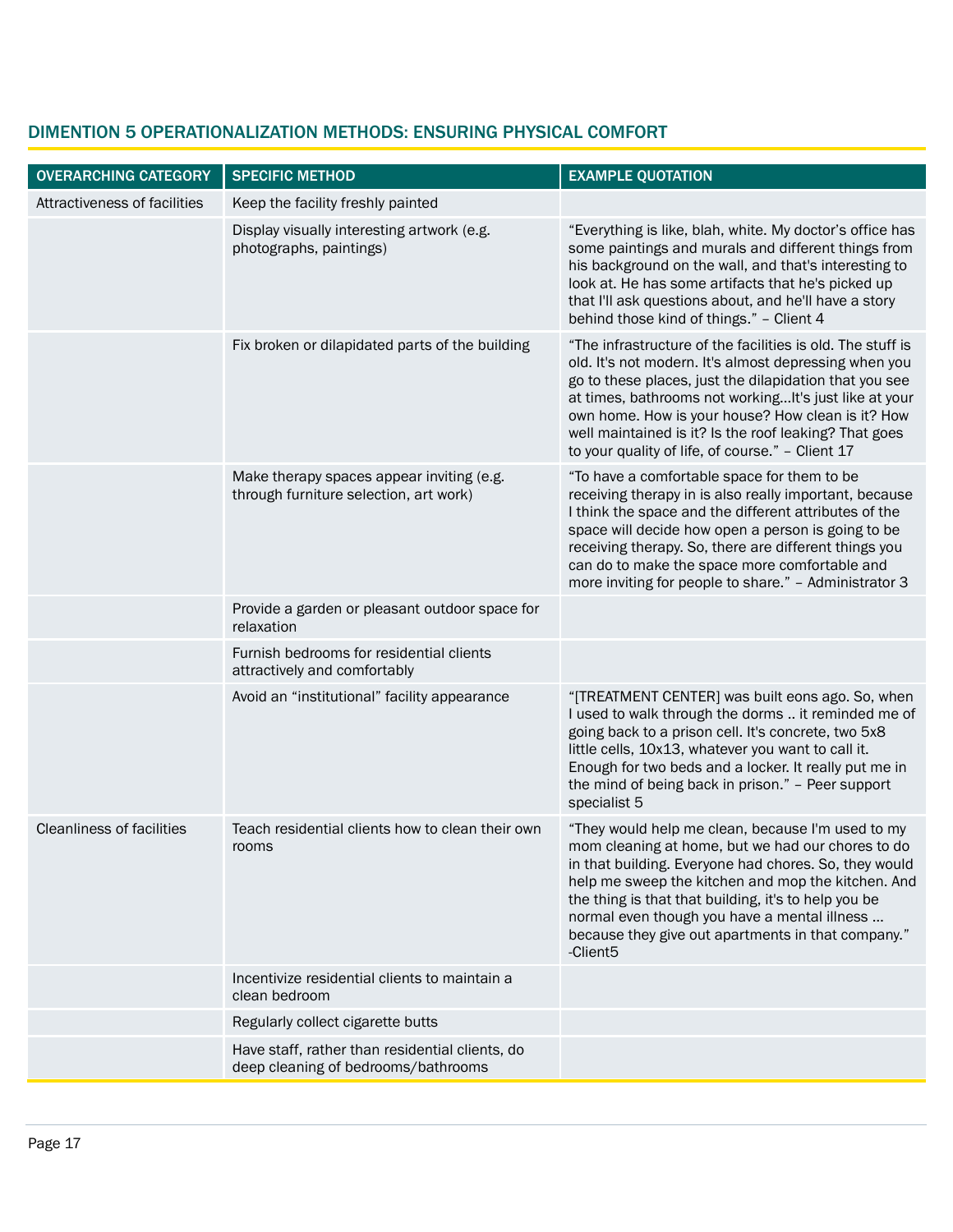| Comfortable<br>bedrooms/sleep                            | Allow residential clients to adjust temperature in<br>their rooms/building                                                                                                                                       |                                                                                                                                                                                                                                                                                                                                                                                                           |
|----------------------------------------------------------|------------------------------------------------------------------------------------------------------------------------------------------------------------------------------------------------------------------|-----------------------------------------------------------------------------------------------------------------------------------------------------------------------------------------------------------------------------------------------------------------------------------------------------------------------------------------------------------------------------------------------------------|
|                                                          | Have comfortable beds                                                                                                                                                                                            |                                                                                                                                                                                                                                                                                                                                                                                                           |
|                                                          | Provide comfortable bedding (e.g. blankets)                                                                                                                                                                      |                                                                                                                                                                                                                                                                                                                                                                                                           |
|                                                          | If two or more clients are in a room, do not use<br>bunk beds (i.e. keep all beds on the floor)                                                                                                                  |                                                                                                                                                                                                                                                                                                                                                                                                           |
|                                                          | Do not use harsh alarms or yelling to wake up<br>sleeping residential clients                                                                                                                                    | "They woke you up, a nurse would come in your room<br>and wake you up. You wouldn't need no alarm or<br>nothing like that. And that's them understanding me,<br>because with post-traumatic [stress disorder], you<br>don't want to set an alarm off and wake em up It<br>started my day off very calm. And you don't have<br>nobody screaming or yelling at you, "It's time for<br>breakfast!" - Client7 |
|                                                          | Include windows/natural light in residential<br>facility bedrooms                                                                                                                                                |                                                                                                                                                                                                                                                                                                                                                                                                           |
|                                                          | Eliminate harsh lighting                                                                                                                                                                                         |                                                                                                                                                                                                                                                                                                                                                                                                           |
|                                                          | Allow clients to sleep when tired (i.e. do not force<br>them to attend an activity)                                                                                                                              |                                                                                                                                                                                                                                                                                                                                                                                                           |
|                                                          | Provide washers and dryers for residential<br>clients to do their own laundry                                                                                                                                    |                                                                                                                                                                                                                                                                                                                                                                                                           |
| Positive relationships<br>among residential<br>roommates | Do not require clients with mild mental health<br>disorders to share a bedroom with clients with<br>severe mental health disorder, if the latter<br>exhibit symptoms that would make the former<br>uncomfortable | "And that was like the movie One Flew Over the<br>Cuckoo's Nestif they could separate the real<br>[serious] mental issue people from the ones that<br>have [few] mental issues." - Client 6                                                                                                                                                                                                               |
|                                                          | Allow residential clients to switch roommates if<br>they feel uncomfortable with their current<br>roommates                                                                                                      |                                                                                                                                                                                                                                                                                                                                                                                                           |
|                                                          | Ask residential clients about their roommate<br>preferences (e.g. language spoken, age) and try<br>to honor these preferences rather than<br>randomly assigning roommates                                        | "In the housing programwe purposefully try to find<br>good matches." - Administrator 4                                                                                                                                                                                                                                                                                                                    |
| Privacy for residential<br>clients                       | Provide a separate bathroom for each bedroom                                                                                                                                                                     |                                                                                                                                                                                                                                                                                                                                                                                                           |
|                                                          | Provide separate bedrooms for each client or<br>avoid too many residential clients in the same<br>bedroom                                                                                                        | "I was comfortable, because I never got a roommate.<br>And I don't like to be with others anyway in a sleeping<br>[area]." - Client 11                                                                                                                                                                                                                                                                    |
|                                                          | Require staff to knock on doors prior to entering<br>clients' bathrooms/bedrooms                                                                                                                                 | "They have housekeeping [that] comes and cleans<br>everyone's room, and they're so respectful. They<br>knock on your door and ask you if you want them to<br>come in there, because some people could be<br>having bad days." - Client 11                                                                                                                                                                 |
|                                                          | Offer clients a choice regarding whether or not<br>they would like a roommate and honor the<br>request, if possible                                                                                              | "I have a tendency to isolate myself when I'm not<br>doing well, so I think a roommate for me is a good<br>thing. I wouldn't mind being in my own room at a<br>later date, but right now, I'm fine with having a<br>roommate there." - Client 3                                                                                                                                                           |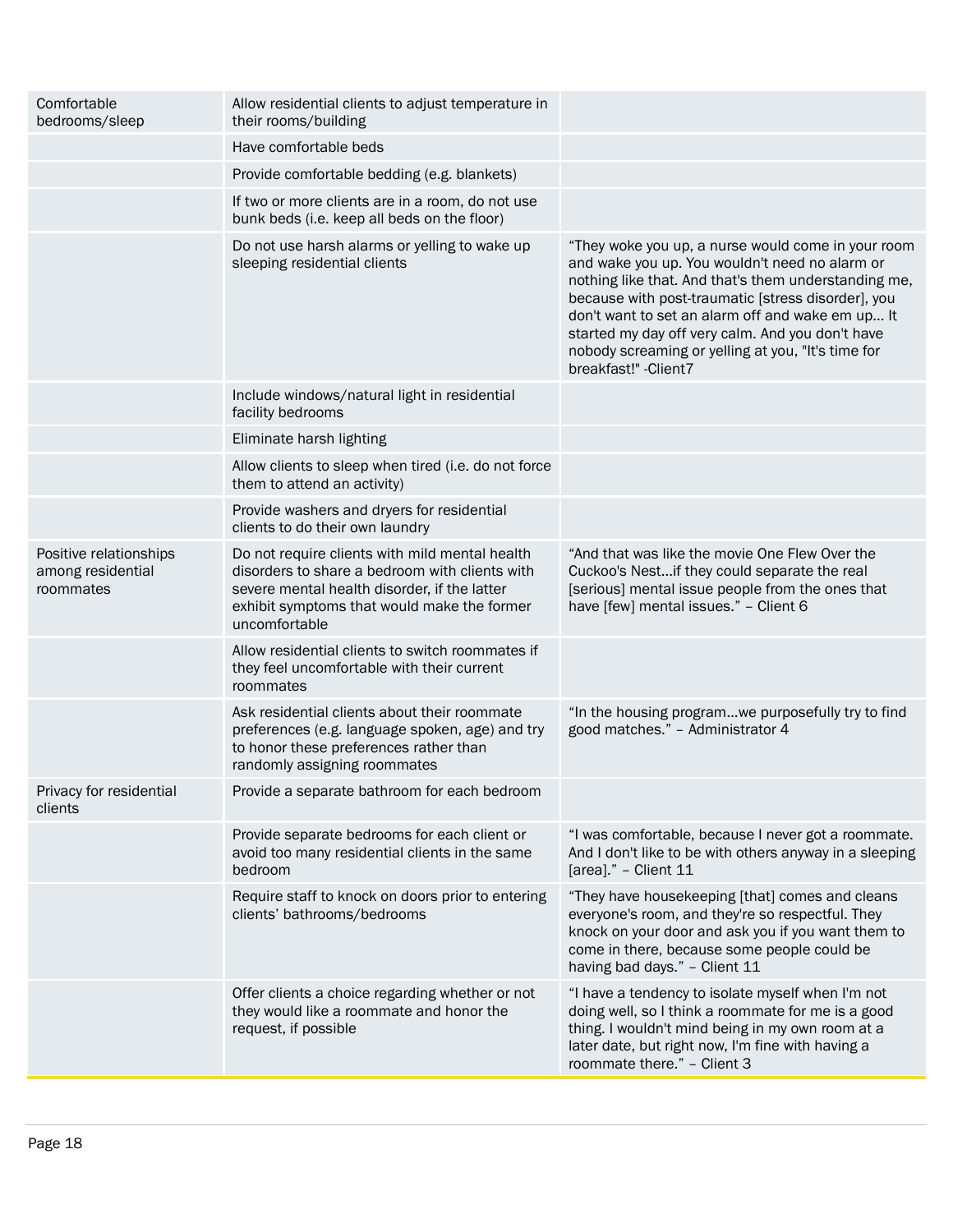|                                                    | Provide structured opportunities for residential<br>clients housed together to get to know each<br>other            | "I get along with everybody, and at night we talk and<br>we share, and if we have something we're not able to<br>share in group, we share with each other and we<br>talk." - Client 1                                                                              |
|----------------------------------------------------|---------------------------------------------------------------------------------------------------------------------|--------------------------------------------------------------------------------------------------------------------------------------------------------------------------------------------------------------------------------------------------------------------|
|                                                    | Provide a separate closet and/or locker for each<br>individual client                                               |                                                                                                                                                                                                                                                                    |
| Respecting residential<br>client's dietary choices | Offer snacks throughout the day                                                                                     |                                                                                                                                                                                                                                                                    |
|                                                    | Accommodate special diets (e.g. vegan, gluten<br>free)                                                              |                                                                                                                                                                                                                                                                    |
|                                                    | Have meals cooked from scratch onsite                                                                               | "Now just imagine you're depressed, you're on<br>medication, and now you're eating [terrible] food,<br>forgive my language. But it kind of  defeats the<br>whole purpose of you getting better." - Client 17                                                       |
|                                                    | Offer choices at each meal                                                                                          | "I would eat tilapia and I don't really like tilapia. But I<br>would eat because the medicine would make me<br>hungryAnd if I didn't eat then I would get in<br>trouble." - Client 5                                                                               |
|                                                    | Allow clients to go shopping and to cook some of<br>their own meals                                                 |                                                                                                                                                                                                                                                                    |
|                                                    | Provide a refrigerator and microwave near<br>bedrooms                                                               |                                                                                                                                                                                                                                                                    |
|                                                    | Offer a variety of beverages throughout the day<br>(e.g. coffee, water, juice)                                      |                                                                                                                                                                                                                                                                    |
| Ensure pleasant meals for<br>residential clients   | Require food service workers to smile and be<br>friendly to clients                                                 |                                                                                                                                                                                                                                                                    |
|                                                    | Organize festive holiday meals                                                                                      | "We were like a whole family eating at the table." -<br>Client 11                                                                                                                                                                                                  |
|                                                    | Serve meals in a social atmosphere                                                                                  |                                                                                                                                                                                                                                                                    |
| Access to recreation for<br>residential clients    | Provide a choice of television programming<br>and/or films                                                          |                                                                                                                                                                                                                                                                    |
|                                                    | Provide games (e.g. board games, pool table)                                                                        |                                                                                                                                                                                                                                                                    |
|                                                    | Organize live musical events                                                                                        |                                                                                                                                                                                                                                                                    |
|                                                    | Provide a gym for exercise or offer exercise<br>classes                                                             |                                                                                                                                                                                                                                                                    |
|                                                    | Provide an outdoor sports space (e.g. volleyball<br>net)                                                            |                                                                                                                                                                                                                                                                    |
|                                                    | Provide a non-denominational chapel for<br>meditation or prayer                                                     | "We have a chapel. We have pastors come and do<br>worship services. That is, only Christian services are<br>offered on site. For people who want to go out to<br>churches, that is arranged, and some don't want any<br>part of it and some do." - Administrator 1 |
| Feeling safe                                       | Tell residential clients whom to contact if they<br>feel unsafe while in the facility (e.g. a staff<br>member name) |                                                                                                                                                                                                                                                                    |
|                                                    | Have visible security guards and alarm systems                                                                      |                                                                                                                                                                                                                                                                    |
|                                                    |                                                                                                                     |                                                                                                                                                                                                                                                                    |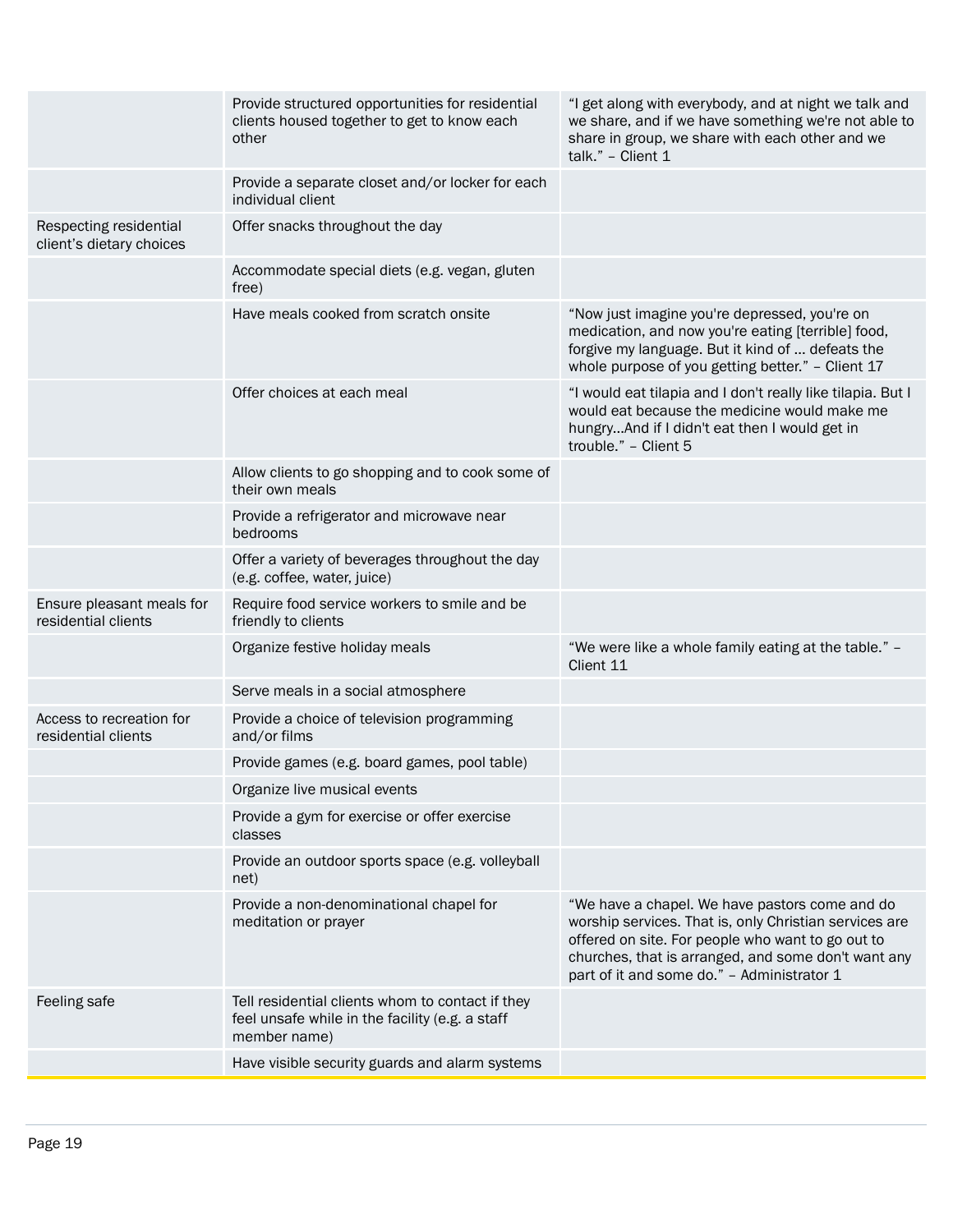| <b>OVERARCHING CATEGORY</b>                  | <b>SPECIFIC METHOD</b>                                                                                                                                 | <b>EXAMPLE QUOTATION</b>                                                                                                                                                                                                                                                                                       |
|----------------------------------------------|--------------------------------------------------------------------------------------------------------------------------------------------------------|----------------------------------------------------------------------------------------------------------------------------------------------------------------------------------------------------------------------------------------------------------------------------------------------------------------|
| <b>Family Education</b>                      | Educate family members about the science of<br>substance use disorder and mental health<br>disorder, including causes, symptoms, and what<br>to expect | "They had some family members came insigned<br>the waiver, and they did the schizophrenia training.<br>They left with a better understanding of how their<br>loved one feels." - Care Coordinator 1                                                                                                            |
|                                              | Inform family of treatment services at the<br>clinic/facility, including purpose and process                                                           | "But I know people have their family come here, they<br>bring them in first for orientation to let the family<br>know what to expect. Because the person that they<br>bring in here is not the person that comes out."-<br>Client 2                                                                            |
|                                              | Give family members copies of paperwork from<br>treatment, if clients consent                                                                          | "They told me to give my spouse a copy, let my<br>spouse read the program - the WRAP plan." - Client 7                                                                                                                                                                                                         |
|                                              | Allow family members to participate in the<br>treatment planning and goal setting meetings, if<br>clients consent                                      | "Engage them more in the therapeutic process itself,<br>in terms of treatment planning, particularly as it<br>relates to case management and community<br>acts[W]e could really try to make them a more<br>active part of the treatment team, when<br>appropriate." - Administrator 4                          |
| Family visitation for<br>residential clients | Allow family members to visit residential clients<br>all or most days of the week                                                                      | ""He [the family member] would come every day, I<br>believe. They would let you- same time, yeah, you<br>come every day. Certain days when he had to work,<br>he would miss, but for the most part, I would see him<br>three or four times a week, at leastHe pretty much<br>would come every day." - Client 7 |
|                                              | Allow family members to visit residential clients<br>all or most times of the day                                                                      |                                                                                                                                                                                                                                                                                                                |
|                                              | Allow family members to visit residential clients<br>early in treatment (i.e. not only after 30 days)                                                  | "CLINIC NAME is good where every Saturday and<br>Sunday your family can come visit you. It doesn't<br>matter if you've been three days or three weeks." -<br>Peer support specialist 5                                                                                                                         |
|                                              | For visitation purposes, include significant<br>others and close friends, as defined by the<br>client, as "family members"                             |                                                                                                                                                                                                                                                                                                                |
|                                              | In family visitation areas (e.g. common rooms),<br>include fun activities (e.g. TV, board games, pool<br>table)                                        | "A lot of people's families can visit them while they're<br>on the fifth floor. You guys can sit in the room--you<br>can't go to your room, so you can sit in the lobby--and<br>hang with each other. There's a TV, all sorts of things.<br>A piano." - Client 11                                              |
|                                              | Permit residential clients to temporarily leave<br>the facility to visit family members                                                                | "But on the weekendsyou were able to go." - Client<br>6                                                                                                                                                                                                                                                        |
|                                              | Do not place unnecessary or unfair restrictions<br>on who can visit the client                                                                         | "You got to go through mountains and molehills to<br>get an approval. And I used to get mad about that<br>because these are people that live out of state. They<br>have nobody here, no more support, why would you<br>not allow it?" - Peer support specialist 5                                              |
| Events with family                           | Hold family-focused events at the facility and<br>encourage clients to invite family members                                                           | "It would be nice if one day of the month, or two days<br>of the month, they [would] do a family get together                                                                                                                                                                                                  |

# DIMENTION 6 OPERATIONALIZATION METHODS: INTEGRATING FAMILY INTO SERVICES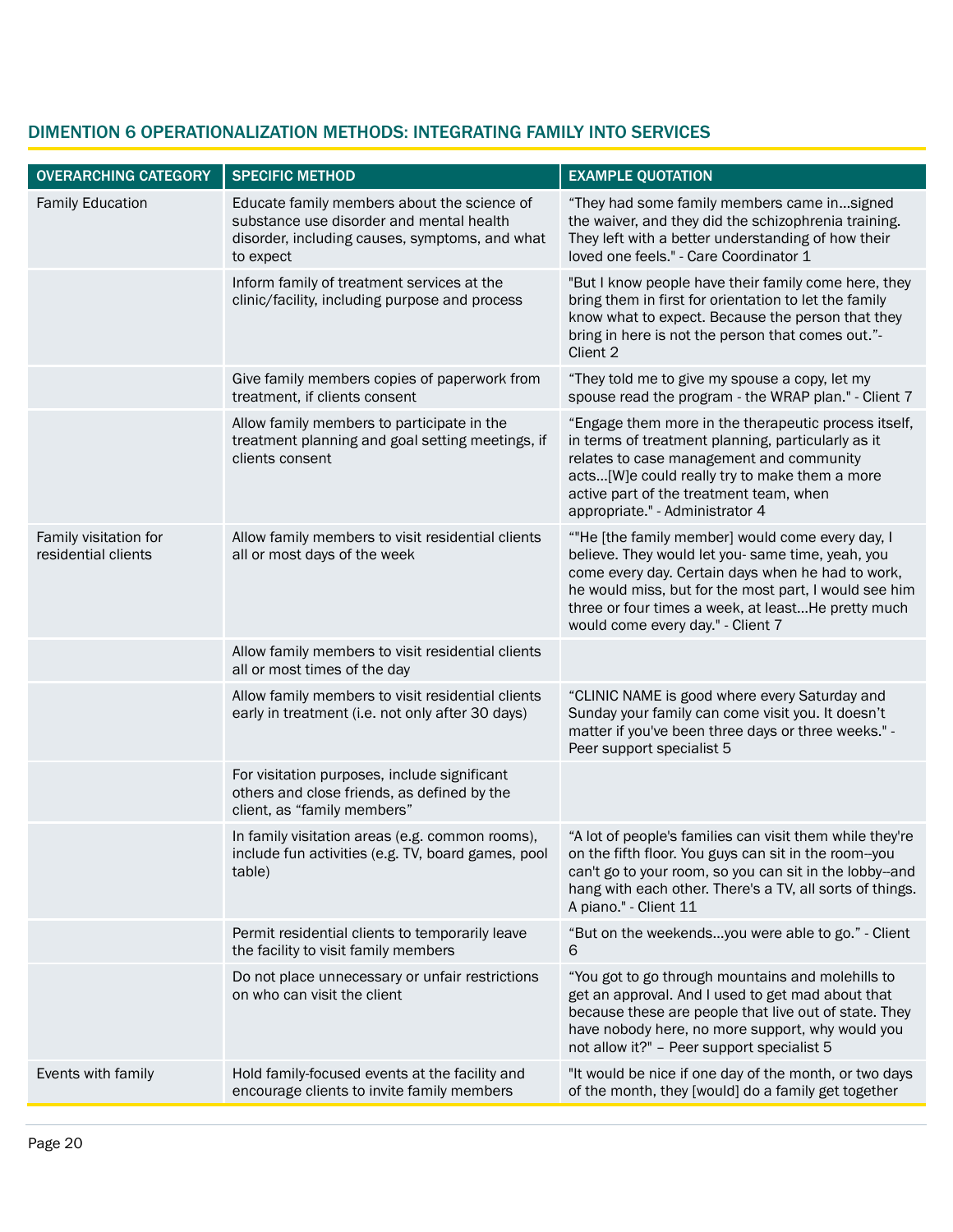|                                                                    |                                                                                                                                                                   | with the family, the patients and their family." - Client<br>6                                                                                                                                                                                                                                                                                                                                                                                                                                 |
|--------------------------------------------------------------------|-------------------------------------------------------------------------------------------------------------------------------------------------------------------|------------------------------------------------------------------------------------------------------------------------------------------------------------------------------------------------------------------------------------------------------------------------------------------------------------------------------------------------------------------------------------------------------------------------------------------------------------------------------------------------|
|                                                                    | Encourage family members to visit the facility to<br>celebrate special events and milestones (e.g.<br>birthdays)                                                  | "If they had any type of events, like graduation and<br>stuff, your families could come." - Client 16                                                                                                                                                                                                                                                                                                                                                                                          |
|                                                                    | Hire a dedicated family outreach specialist                                                                                                                       | "[Hire] a family outreach coordinator. Somebody that<br>gets those phone numbers, makes those phone<br>calls, tries to re-bridge these people back with their<br>families. A lot of these people are estranged from<br>their families, because of their issues, whether it<br>would be law enforcement issues or mental health<br>issues, whatever. So, yeah, they need help bridging<br>those things. They may not have the social skills to<br>even deal with their own family." - Client 17 |
| Residential client<br>telephone/email<br>communication with family | Allow residential clients to telephone family<br>members at any time during the treatment<br>process (i.e. not only after 30 days)                                | "You can call, let them know, 'Okay, I got here, I'm<br>safe. If you want to come see me, you can come on<br>Saturdays and Sundays. Here's the time.' But you<br>had to wait 30 days before you made a phone call." -<br>Peer support specialist 5                                                                                                                                                                                                                                             |
|                                                                    | Do not unfairly or unnecessarily restrict the<br>duration of phone calls to family members                                                                        |                                                                                                                                                                                                                                                                                                                                                                                                                                                                                                |
|                                                                    | Allow residential clients to keep and use their<br>own cell phones                                                                                                | "To fix this problem they were allowing the clients to<br>keep their cell phones." - Peer support specialist 5                                                                                                                                                                                                                                                                                                                                                                                 |
|                                                                    | Allow residential clients to communicate with<br>family members via email on computers at the<br>facility/clinic                                                  |                                                                                                                                                                                                                                                                                                                                                                                                                                                                                                |
| Update family on progress                                          | Hold group meetings with clients, family<br>members (with client permission), and providers<br>to discuss client progress                                         | "[Once per week] the family members are allowed to<br>come in and speak with the therapist. Get a group<br>thing on, whether it's a girlfriend, a brother, a mother,<br>you know, whoever you're considering your support<br>system." - Peer support specialist 5                                                                                                                                                                                                                              |
|                                                                    | Allow family members to hold one-on-one<br>informational meetings with the providers (e.g.<br>regarding client progress), if clients consent to<br>these meetings |                                                                                                                                                                                                                                                                                                                                                                                                                                                                                                |
| Offer treatment for family<br>members                              | If desired by clients, allow family members to<br>attend group counseling with them                                                                               |                                                                                                                                                                                                                                                                                                                                                                                                                                                                                                |
|                                                                    | Offer individual therapy for family members of<br>clients                                                                                                         |                                                                                                                                                                                                                                                                                                                                                                                                                                                                                                |
|                                                                    | Offer family therapy                                                                                                                                              | "FITT stands for Family Intensive Treatment Team,<br>and so, the therapists, they work with the family, if<br>needed. The mother, father. Whatever it may be. We<br>try to work with the family as a whole. Addiction<br>affects the whole family." - Peer support specialist 2                                                                                                                                                                                                                |
|                                                                    | Offer couples therapy                                                                                                                                             | "I think we should add another marriage and family<br>therapist. Because the social support aspect<br>make[s] sure that the client has a place to go that's<br>going to be supportive is really important." -<br>Administrator 3                                                                                                                                                                                                                                                               |
|                                                                    | Recommend Al Anon and similar peer support<br>groups to clients' family members                                                                                   | "I speak with the parents and I offer them also<br>community-based recovery program, like Al Anon,                                                                                                                                                                                                                                                                                                                                                                                             |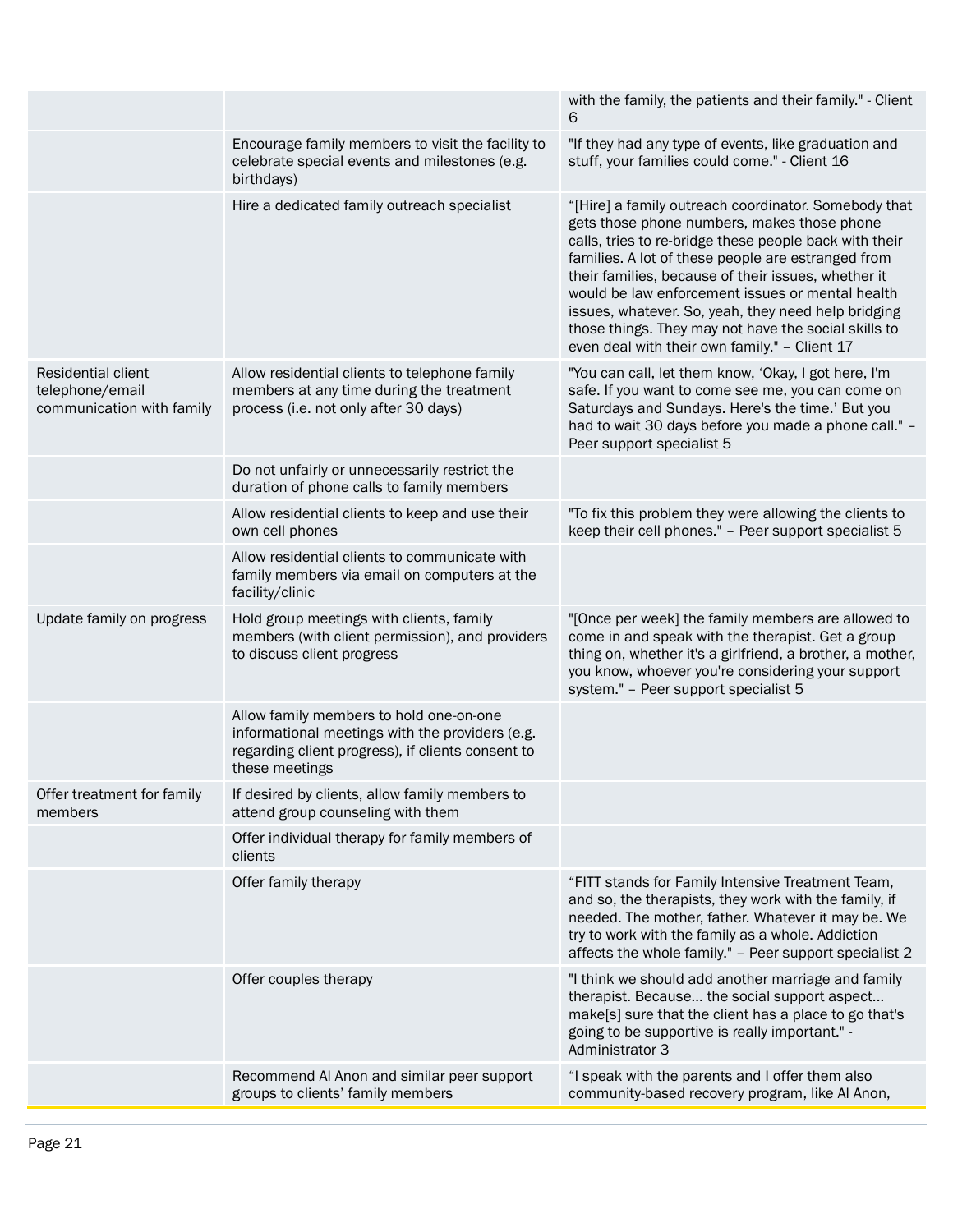|                                             |                                                                                                                                               | Nar Anon, Co-dependency Anonymous. And we help<br>because, I mean, our clients are going to end up<br>going back to them and their interactions need to be<br>healthier than it was when the client got here." -<br>Peer support specialist 1                                                                                                      |
|---------------------------------------------|-----------------------------------------------------------------------------------------------------------------------------------------------|----------------------------------------------------------------------------------------------------------------------------------------------------------------------------------------------------------------------------------------------------------------------------------------------------------------------------------------------------|
|                                             | Offer individual therapy or group counseling for<br>minor children of clients                                                                 | "They have therapists on-site - child therapists. They<br>come in and we write them down as visitors, and<br>they have meetings and one on one with kids." -<br><b>Behavior Health Technician</b>                                                                                                                                                  |
|                                             | Ask client preferences regarding family<br>integration into treatment, and honor these<br>preferences                                         | "I was asked if I wanted to include my family, which<br>my mom lived in New York, I live down here, and I<br>just said no, because at the time, I kind of wasn't<br>close to my family and my kids were young." - Client<br>18                                                                                                                     |
| Family housing for<br>residential clients   | Allow minor children to room with clients in the<br>residential facility                                                                      | "They really worked on integrating the parent,<br>mother, father. They didn't [just] take mothers; they<br>took fathers too, which I like a lot." - Peer support<br>specialist 5                                                                                                                                                                   |
|                                             | Offer transportation for minor children rooming<br>with clients in the residential facility                                                   | "We take them to school. We have drivers that are<br>certified and authorized in transferring children. So,<br>our drivers will take them to school, and take them to<br>wherever they need to go, and the mother and the<br>child, wherever they need to go, for appointments,<br>doctor appointments, whatever." - Behavior Health<br>Technician |
|                                             | Allow couples to room together in the facility                                                                                                |                                                                                                                                                                                                                                                                                                                                                    |
| Government resources for<br>family          | Help clients to complete applications for public<br>support for families/children (e.g. special needs<br>education, transportation)           | "They'll get them to resources like Step Up and all<br>those different government programs." - Care<br>Coordinator 1                                                                                                                                                                                                                               |
| Daycare for client's<br>children            | Offer onsite daycare for client's children while<br>clients are in treatment                                                                  | "So that when you go to group your children will be in<br>daycare or when you go to work, your children will be<br>in daycare. They have daycare up until a certain time,<br>it's like 6 or 7 and then you pick up your children." -<br>Peer support specialist 4                                                                                  |
| Parenting classes                           | Offer classes about parenting                                                                                                                 | "Taught them life skills like how to deal with the<br>children when they're throwing temper tantrums" -<br>Peer support specialist 5                                                                                                                                                                                                               |
| Support clients who are<br>working with DCF | Offer staff accompaniment to court hearings<br>about custody or to court-supervised visitation<br>with children                               | "We have so many families where the children have<br>been taken into foster care and we're working to<br>satisfy the Department of Children and Families that<br>she's capable of being a responsible mother again<br>We would send the case manager to court with the<br>woman to request that custody be returned." -<br>Administrator 1         |
|                                             | Offer group counseling tailored to the needs of<br>clients trying to reunite with their children                                              | "Family reunification groups and sessions. We do<br>that at that the enrichment center." - Peer support<br>specialist 3                                                                                                                                                                                                                            |
|                                             | Offer transportation for residential clients to<br>court-mandated hearings about parent-child<br>reunification and to court supervised visits |                                                                                                                                                                                                                                                                                                                                                    |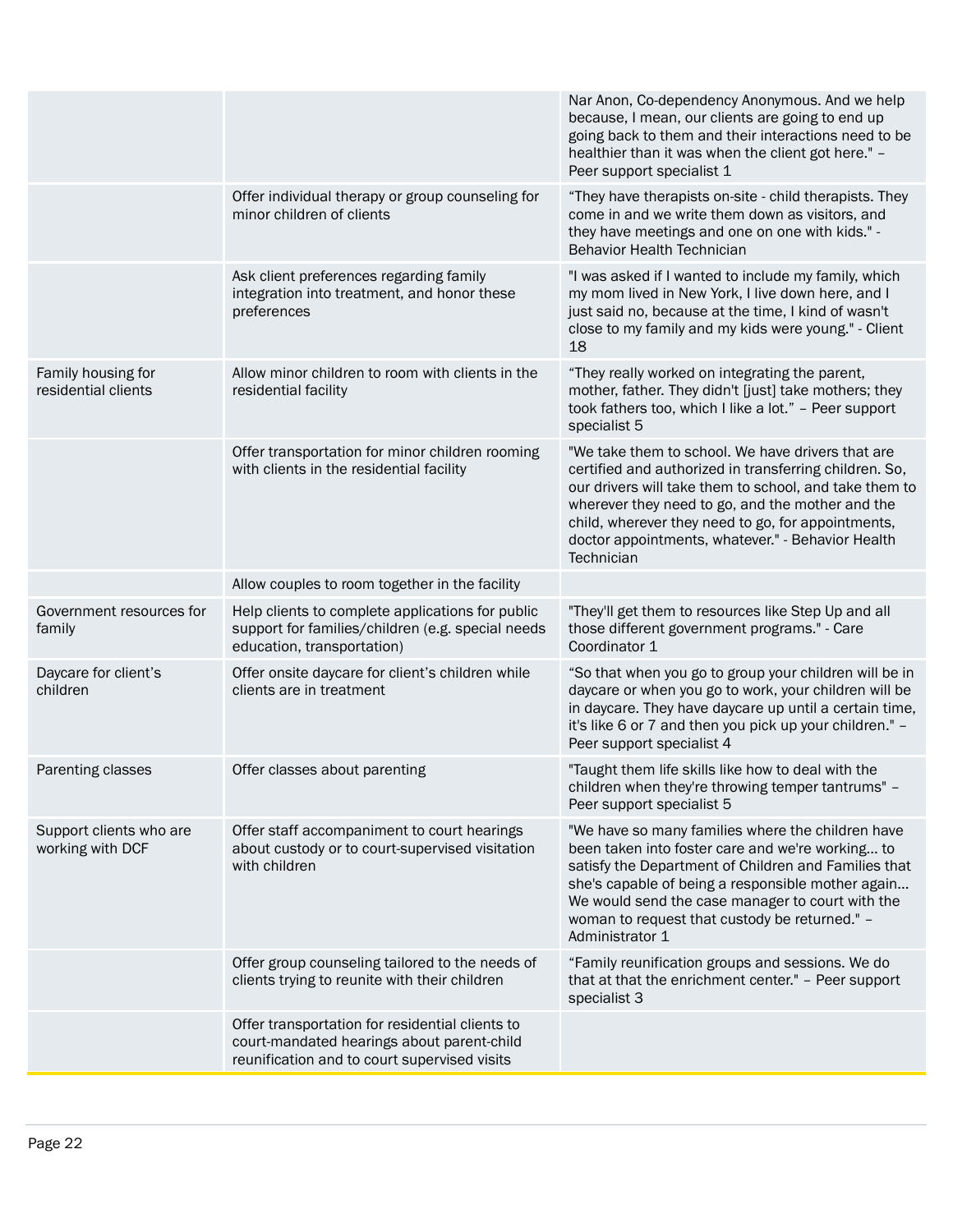| Parenting supplies             | Offer supplies (e.g. diapers, formula) to clients<br>with young children or provide contacts to<br>community centers with these resources | "I mean, you get everything you need. The babies get<br>pampers. They meet at all of your needs." - Peer<br>support specialist 4 |
|--------------------------------|-------------------------------------------------------------------------------------------------------------------------------------------|----------------------------------------------------------------------------------------------------------------------------------|
| Inclusion of pregnant<br>women | Do not exclude pregnant women from treatment                                                                                              |                                                                                                                                  |

# DIMENTION 7 OPERATIONALIZATION METHODS: HELPING TRANSITION BACK INTO THE COMMUNITY

| <b>OVERARCHING CATEGORY</b> | <b>SPECIFIC METHOD</b>                                                                                    | <b>EXAMPLE QUOTATION</b>                                                                                                                                                                                                                                                                                                                                                                                                                                                                                                                                                                                                                                                                                                                                                                                     |
|-----------------------------|-----------------------------------------------------------------------------------------------------------|--------------------------------------------------------------------------------------------------------------------------------------------------------------------------------------------------------------------------------------------------------------------------------------------------------------------------------------------------------------------------------------------------------------------------------------------------------------------------------------------------------------------------------------------------------------------------------------------------------------------------------------------------------------------------------------------------------------------------------------------------------------------------------------------------------------|
| Housing services            | Help clients to complete applications for<br>housing                                                      |                                                                                                                                                                                                                                                                                                                                                                                                                                                                                                                                                                                                                                                                                                                                                                                                              |
|                             | Hire a dedicated housing support specialist                                                               | "We will allow them to meet with our housing<br>navigation person. Which is somebody that tries to<br>navigate the housing options and connect them to<br>the ones that would be best." - Administrator 3                                                                                                                                                                                                                                                                                                                                                                                                                                                                                                                                                                                                    |
|                             | Begin connecting clients to housing at the<br>beginning of treatment, not just at the end of<br>treatment | "Ultimately, the discharge plan for each person starts<br>when they're admitted. And we try and determine if<br>they can go back to family or if they have their own<br>private residence that they can return to, or if we<br>need to invest some resources in finding a place for<br>them to go." - Administrator 3                                                                                                                                                                                                                                                                                                                                                                                                                                                                                        |
|                             | Help clients to complete applications for<br>housing financial aid                                        |                                                                                                                                                                                                                                                                                                                                                                                                                                                                                                                                                                                                                                                                                                                                                                                                              |
|                             | Provide financial aid for housing, if possible                                                            | "We will pay the first and last month's security, get<br>furniture. You know whatever they need to make<br>them comfortable, to accommodate them, we try to<br>do that." - Peer support specialist 4                                                                                                                                                                                                                                                                                                                                                                                                                                                                                                                                                                                                         |
|                             | Provide a list of affordable housing options with<br>contact information to clients                       |                                                                                                                                                                                                                                                                                                                                                                                                                                                                                                                                                                                                                                                                                                                                                                                                              |
|                             | Provide transitional housing/sober homes<br>within or near the treatment facility                         | "We are planning to build residential cottages,<br>because some of the people when they graduate<br>from our program, they really need transitional<br>housing. They aren't maybe ready to be completely<br>independent in the community. They're too likely to<br>get in trouble again and they need a way to live<br>inexpensively and maybe where they can continue to<br>take part in group therapy on site, but have a step of<br>independence, make their own meals and maintain<br>their own home. So, by building cottages as part of<br>this, would be a way that their comfort would be<br>improved, but also their therapy would be improved<br>by having that in between step between being in<br>residential treatment and being completely<br>independent in the community." - Administrator 1 |
|                             | Do not discharge residential clients unless<br>housing is available                                       | "When you finished your 30-day substance<br>abuse/mental health program they have  if you're<br>homeless when you come in there, you will not be<br>homeless when you leave there. They're going to give<br>you a housing voucher. They're going to give you a<br>housing grant. They're going to give you a place to<br>stay, and as long as you're now  after you go from<br>inpatient, as long as you stay at outpatient treatment                                                                                                                                                                                                                                                                                                                                                                        |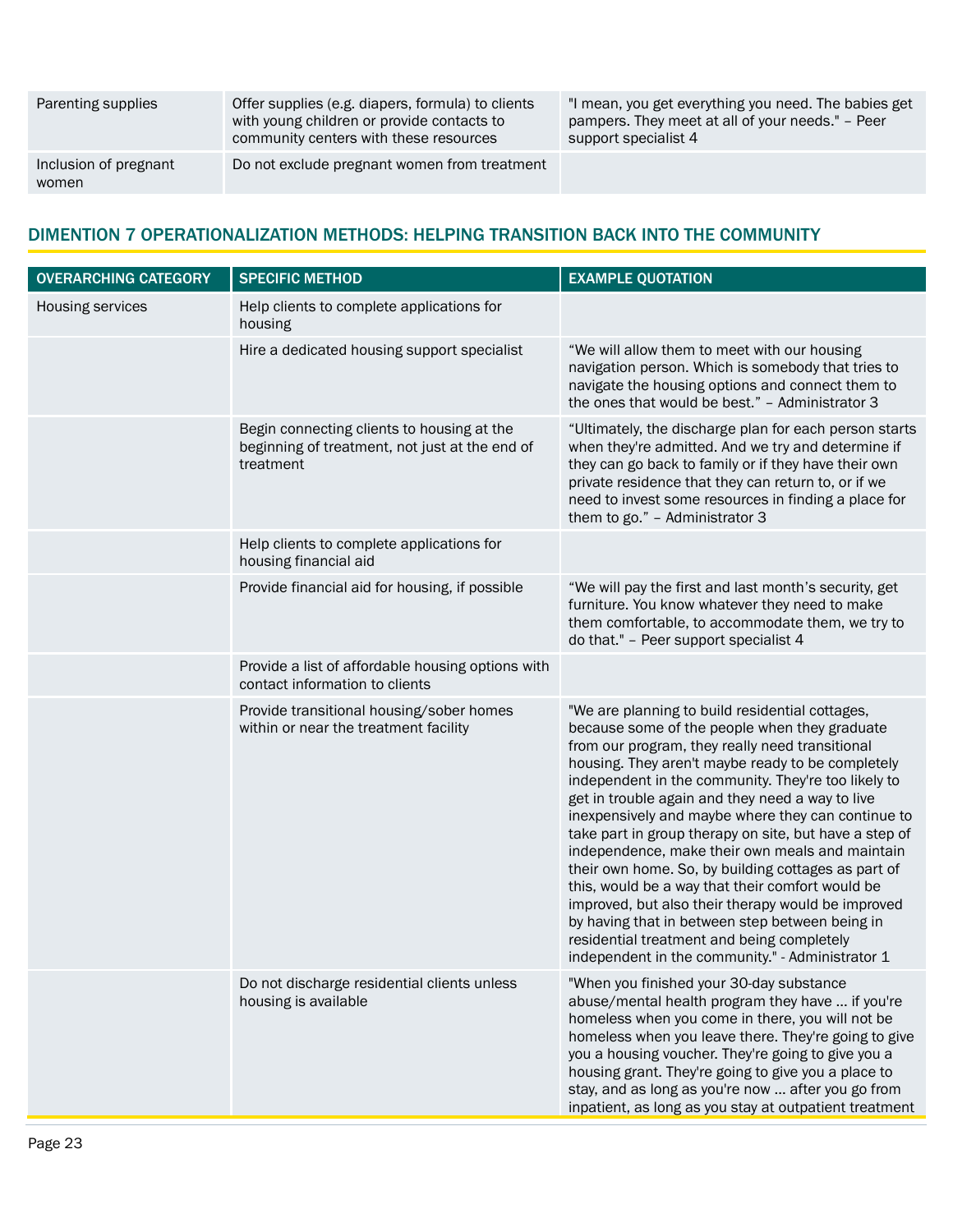| and have clean [urine drug screens] and all that, you<br>can stay in their housing." - Client 17<br>If no housing is available and a client must be<br>"If we don't have any other alternative then yes, we<br>do provide transfer them to a shelter. Which that's<br>discharged, then connect the client to a<br>homeless shelter<br>our last way that we like to go. But, sometimes it's<br>the only choice we have." - Administrator 2<br>Provide transportation to clients who are<br>looking for housing<br>When connecting clients to housing, make sure<br>the housing facility is safe<br>Ask clients their housing preferences, and try to<br>honor these preferences when connecting<br>clients to housing<br>Help connect clients to new housing if they are<br>"And sometimes people do get kicked out. They've<br>evicted<br>been involved in severe rule violations. Even in that<br>case we don't dump people out. We're not a "Here<br>you're evicted, you have to leave", even if we're<br>kicking you out we identify another housing<br>opportunity, we transition you, we drive you there, we<br>make sure you're okay, all that stuff." - Administrator<br>5<br>Offer services for<br>Offer free services for homeless individuals<br>unaffiliated homeless<br>who are not clients (e.g. a place to shower or a<br>individuals<br>place to do laundry), as such services can<br>connect them to treatment<br><b>Vocational services</b><br>Provide vocational training (e.g. cooking,<br>"A much bigger, better cafeteria with a commercial<br>gardening) on site<br>kitchen and the opportunity for the ladies to be<br>learning how to use commercial food service<br>equipment and do food service at a level where they<br>could have a level of learning and be able to get<br>employed in the food service industry after they get<br>out. A lot of people have a really hard time finding<br>employment. If you've been in jail and have a drug<br>problem and mental health problems, who wants to<br>hire that?" - Administrator 1<br>Provide part-time work to clients on site, with<br>"If they have a skill, because they've learned to cook<br>letters of recommendation for work completed<br>[on site], it makes it a lot easierCertainly, they can<br>(e.g. cooking, painting, gardening)<br>put it on their resume, and we would be able to<br>explain to a perspective employer what experience<br>they've had and what skills we see that they have<br>and be able to, on an individual case, be able to refer<br>them." - Administrator 1<br>"[T]hey pay you a minimal amount of money, but you<br>come to work every day, you interact with patients,<br>you stop thinking about your own problems and start<br>worrying about other people's problems, trying to<br>help people get well." - Client 7<br>Permit residential clients to temporarily leave<br>the facility to apply for jobs<br>Offer transportation to clients to apply for jobs |  |  |
|--------------------------------------------------------------------------------------------------------------------------------------------------------------------------------------------------------------------------------------------------------------------------------------------------------------------------------------------------------------------------------------------------------------------------------------------------------------------------------------------------------------------------------------------------------------------------------------------------------------------------------------------------------------------------------------------------------------------------------------------------------------------------------------------------------------------------------------------------------------------------------------------------------------------------------------------------------------------------------------------------------------------------------------------------------------------------------------------------------------------------------------------------------------------------------------------------------------------------------------------------------------------------------------------------------------------------------------------------------------------------------------------------------------------------------------------------------------------------------------------------------------------------------------------------------------------------------------------------------------------------------------------------------------------------------------------------------------------------------------------------------------------------------------------------------------------------------------------------------------------------------------------------------------------------------------------------------------------------------------------------------------------------------------------------------------------------------------------------------------------------------------------------------------------------------------------------------------------------------------------------------------------------------------------------------------------------------------------------------------------------------------------------------------------------------------------------------------------------------------------------------------------------------------------------------------------------------------------------------------------------------------------------------------------------------------------------------------------------------------------------------------------------------------------------------------------------------------------------------------------------------------------------------------------------------------------------------------------------------------------|--|--|
|                                                                                                                                                                                                                                                                                                                                                                                                                                                                                                                                                                                                                                                                                                                                                                                                                                                                                                                                                                                                                                                                                                                                                                                                                                                                                                                                                                                                                                                                                                                                                                                                                                                                                                                                                                                                                                                                                                                                                                                                                                                                                                                                                                                                                                                                                                                                                                                                                                                                                                                                                                                                                                                                                                                                                                                                                                                                                                                                                                                            |  |  |
|                                                                                                                                                                                                                                                                                                                                                                                                                                                                                                                                                                                                                                                                                                                                                                                                                                                                                                                                                                                                                                                                                                                                                                                                                                                                                                                                                                                                                                                                                                                                                                                                                                                                                                                                                                                                                                                                                                                                                                                                                                                                                                                                                                                                                                                                                                                                                                                                                                                                                                                                                                                                                                                                                                                                                                                                                                                                                                                                                                                            |  |  |
|                                                                                                                                                                                                                                                                                                                                                                                                                                                                                                                                                                                                                                                                                                                                                                                                                                                                                                                                                                                                                                                                                                                                                                                                                                                                                                                                                                                                                                                                                                                                                                                                                                                                                                                                                                                                                                                                                                                                                                                                                                                                                                                                                                                                                                                                                                                                                                                                                                                                                                                                                                                                                                                                                                                                                                                                                                                                                                                                                                                            |  |  |
|                                                                                                                                                                                                                                                                                                                                                                                                                                                                                                                                                                                                                                                                                                                                                                                                                                                                                                                                                                                                                                                                                                                                                                                                                                                                                                                                                                                                                                                                                                                                                                                                                                                                                                                                                                                                                                                                                                                                                                                                                                                                                                                                                                                                                                                                                                                                                                                                                                                                                                                                                                                                                                                                                                                                                                                                                                                                                                                                                                                            |  |  |
|                                                                                                                                                                                                                                                                                                                                                                                                                                                                                                                                                                                                                                                                                                                                                                                                                                                                                                                                                                                                                                                                                                                                                                                                                                                                                                                                                                                                                                                                                                                                                                                                                                                                                                                                                                                                                                                                                                                                                                                                                                                                                                                                                                                                                                                                                                                                                                                                                                                                                                                                                                                                                                                                                                                                                                                                                                                                                                                                                                                            |  |  |
|                                                                                                                                                                                                                                                                                                                                                                                                                                                                                                                                                                                                                                                                                                                                                                                                                                                                                                                                                                                                                                                                                                                                                                                                                                                                                                                                                                                                                                                                                                                                                                                                                                                                                                                                                                                                                                                                                                                                                                                                                                                                                                                                                                                                                                                                                                                                                                                                                                                                                                                                                                                                                                                                                                                                                                                                                                                                                                                                                                                            |  |  |
|                                                                                                                                                                                                                                                                                                                                                                                                                                                                                                                                                                                                                                                                                                                                                                                                                                                                                                                                                                                                                                                                                                                                                                                                                                                                                                                                                                                                                                                                                                                                                                                                                                                                                                                                                                                                                                                                                                                                                                                                                                                                                                                                                                                                                                                                                                                                                                                                                                                                                                                                                                                                                                                                                                                                                                                                                                                                                                                                                                                            |  |  |
|                                                                                                                                                                                                                                                                                                                                                                                                                                                                                                                                                                                                                                                                                                                                                                                                                                                                                                                                                                                                                                                                                                                                                                                                                                                                                                                                                                                                                                                                                                                                                                                                                                                                                                                                                                                                                                                                                                                                                                                                                                                                                                                                                                                                                                                                                                                                                                                                                                                                                                                                                                                                                                                                                                                                                                                                                                                                                                                                                                                            |  |  |
|                                                                                                                                                                                                                                                                                                                                                                                                                                                                                                                                                                                                                                                                                                                                                                                                                                                                                                                                                                                                                                                                                                                                                                                                                                                                                                                                                                                                                                                                                                                                                                                                                                                                                                                                                                                                                                                                                                                                                                                                                                                                                                                                                                                                                                                                                                                                                                                                                                                                                                                                                                                                                                                                                                                                                                                                                                                                                                                                                                                            |  |  |
|                                                                                                                                                                                                                                                                                                                                                                                                                                                                                                                                                                                                                                                                                                                                                                                                                                                                                                                                                                                                                                                                                                                                                                                                                                                                                                                                                                                                                                                                                                                                                                                                                                                                                                                                                                                                                                                                                                                                                                                                                                                                                                                                                                                                                                                                                                                                                                                                                                                                                                                                                                                                                                                                                                                                                                                                                                                                                                                                                                                            |  |  |
|                                                                                                                                                                                                                                                                                                                                                                                                                                                                                                                                                                                                                                                                                                                                                                                                                                                                                                                                                                                                                                                                                                                                                                                                                                                                                                                                                                                                                                                                                                                                                                                                                                                                                                                                                                                                                                                                                                                                                                                                                                                                                                                                                                                                                                                                                                                                                                                                                                                                                                                                                                                                                                                                                                                                                                                                                                                                                                                                                                                            |  |  |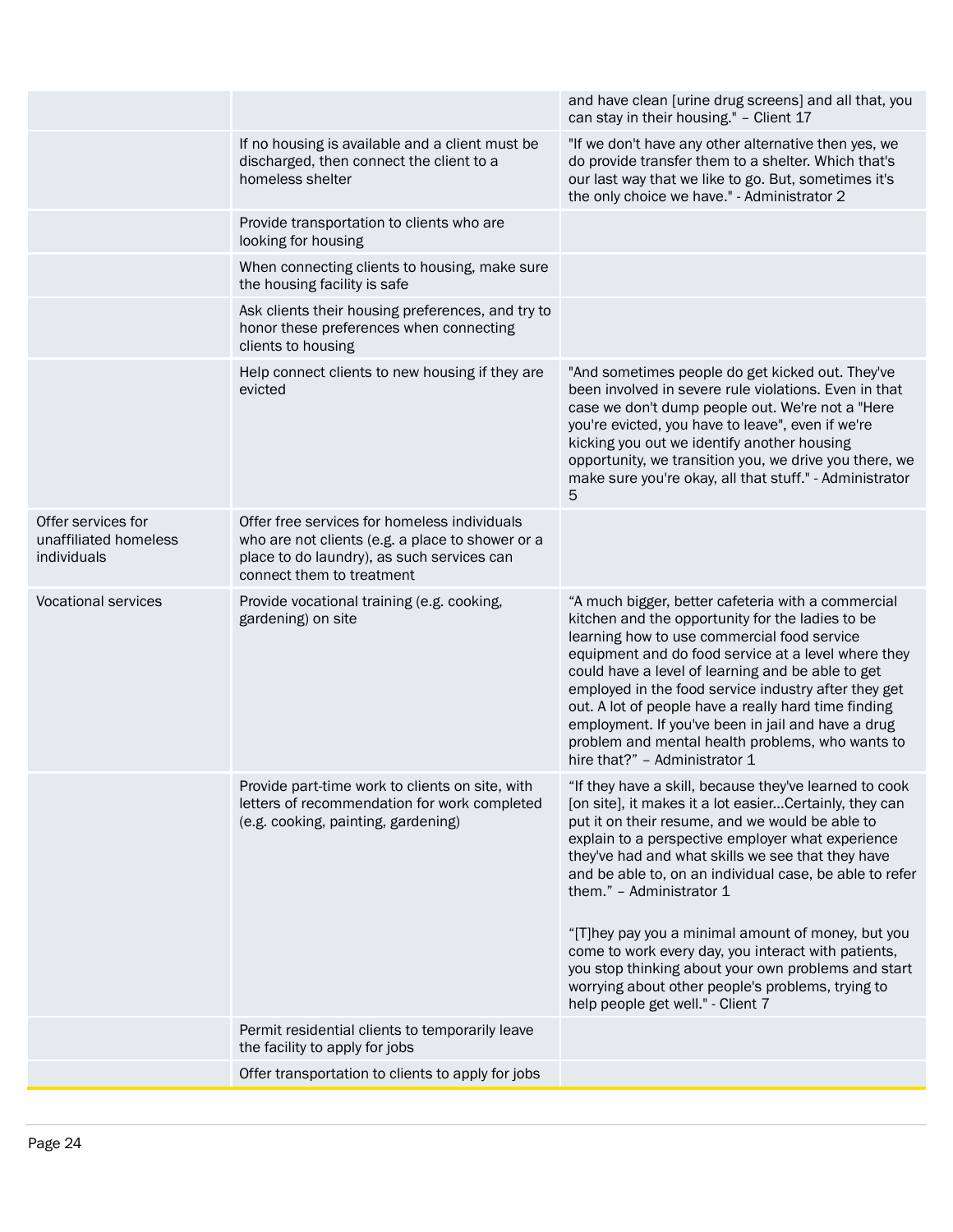|                             | Offer GED classes on site                                                                                                                                                                |                                                                                                                                                                                                                                                                                                                                            |
|-----------------------------|------------------------------------------------------------------------------------------------------------------------------------------------------------------------------------------|--------------------------------------------------------------------------------------------------------------------------------------------------------------------------------------------------------------------------------------------------------------------------------------------------------------------------------------------|
|                             | Provide encouragement and moral support for<br>clients to start/continue education                                                                                                       | "We try to help them as long as they are helping<br>themselves. We motivate them." - Peer support<br>specialist 4                                                                                                                                                                                                                          |
|                             | Provide educational supplies to clients<br>pursuing education (e.g. computer access,<br>notebooks)                                                                                       | "Sometimes the clients need laptops, phones, or<br>whatever their needs are we try to meet them." -<br>Peer support specialist 4                                                                                                                                                                                                           |
|                             | Offer English-as-a-second language classes for<br>non-native English speakers                                                                                                            |                                                                                                                                                                                                                                                                                                                                            |
|                             | Offer literacy classes for clients who want to<br>improve their reading or writing skills                                                                                                | "I started a literacy class there. And I had everybody<br>from the 23-year old to a 70-year old on basic first<br>grade spelling. They could not read and write." - Peer<br>support specialist 5                                                                                                                                           |
|                             | Permit residential clients to temporarily leave<br>the facility to attend classes                                                                                                        |                                                                                                                                                                                                                                                                                                                                            |
|                             | Help clients to complete applications for<br>financial aid for college                                                                                                                   |                                                                                                                                                                                                                                                                                                                                            |
| <b>Educational services</b> | Help clients to complete applications for<br>college                                                                                                                                     |                                                                                                                                                                                                                                                                                                                                            |
|                             | Assist clients in obtaining legal documents for<br>job applications (e.g. birth certificates, social<br>security cards), including providing payment for<br>these documents, if possible |                                                                                                                                                                                                                                                                                                                                            |
|                             | Hold job fairs onsite for prospective<br>employers/employees                                                                                                                             |                                                                                                                                                                                                                                                                                                                                            |
|                             | Provide encouragement and moral support for<br>clients searching for jobs                                                                                                                | "They really encourage most people to work or go to<br>school or you know do something until you get on<br>your feet and they'll work with you." - Client 8                                                                                                                                                                                |
|                             | Provide clients with work-appropriate clothes                                                                                                                                            |                                                                                                                                                                                                                                                                                                                                            |
|                             | Provide formal vocational rehabilitation<br>services or refer clients to these services                                                                                                  | "We have an MOU with the Department of Vocational<br>Rehab in Florida, which it's a state funded agency<br>that will provide resources to help people get re-<br>trained or learn a new trade, otherwise become<br>employable if they're not employable. So then, we<br>definitely refer many people to that agency." -<br>Administrator 3 |
|                             | Provide education about how to apply for jobs<br>(e.g. job searching, interviewing, resume<br>writing)                                                                                   | "They do have a program here called vocational<br>program and what they do is prepare you to go look<br>for jobs. You got to take four classes and once you do<br>the four classes you got to go in re-entry and then<br>once you go to re-entry they start job searching." -<br>Client 1                                                  |
|                             | Provide computer and Internet access to clients<br>to look for/apply for jobs                                                                                                            |                                                                                                                                                                                                                                                                                                                                            |
|                             | Offer staff member (e.g. peer support<br>specialist) accompaniment for clients visiting<br>housing options                                                                               |                                                                                                                                                                                                                                                                                                                                            |
|                             |                                                                                                                                                                                          |                                                                                                                                                                                                                                                                                                                                            |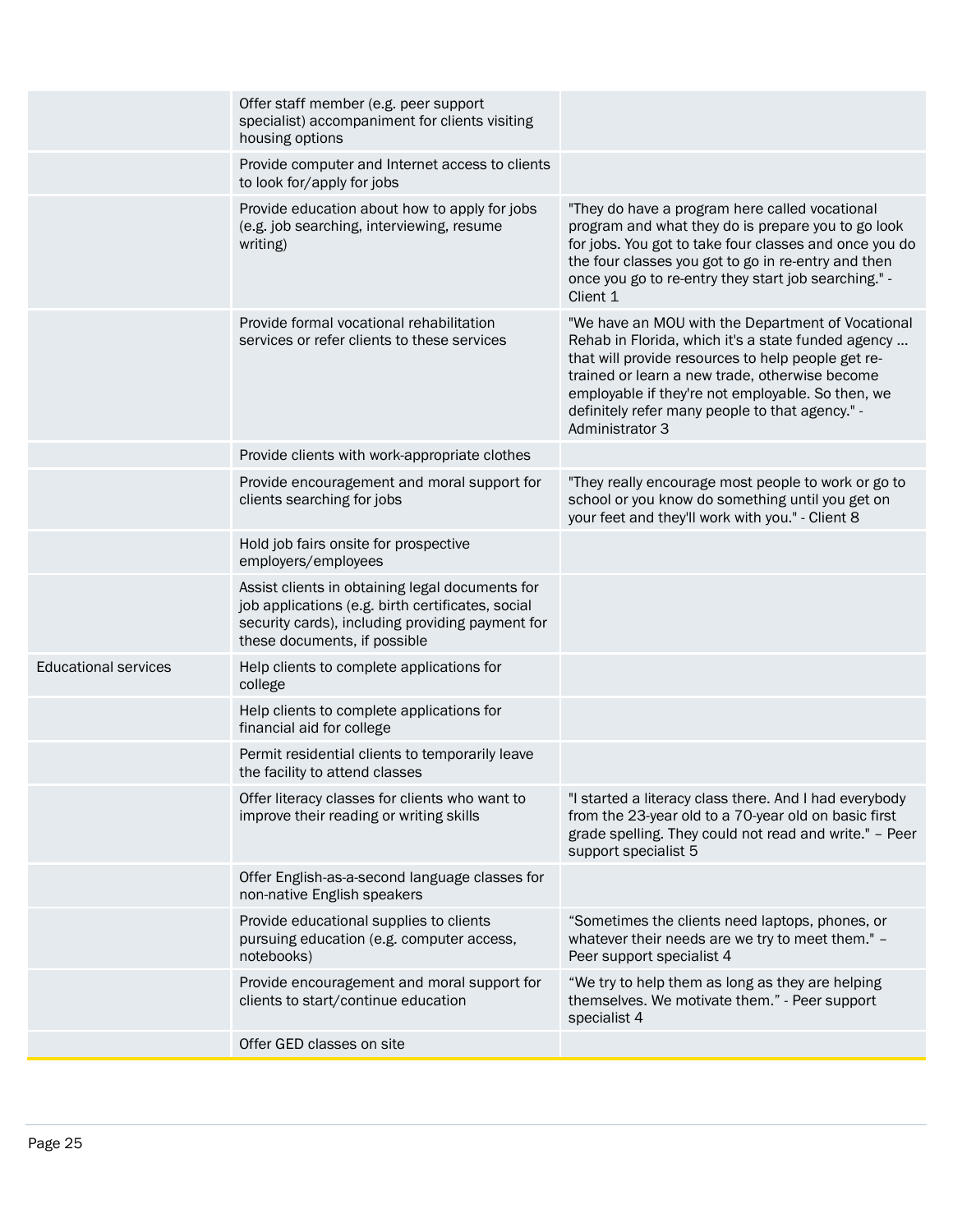| Guided transition into<br>outpatient services or<br>aftercare | For clients leaving residential treatment,<br>provide a warm handoff off to outpatient<br>treatment                                                                                   | "But we will encourage them, if they're staying local,<br>to continue to receive outpatient services with us.<br>And outpatient services are pretty much one or two<br>groups a week, and then they give you a session a<br>week, basically trying to continue implementing<br>some of the aspects of the residential treatment<br>plan that haven't been achieved yet, obviously<br>continued sobriety or abstinence from drug or<br>alcohol." - Administrator 3                                                                                                                                                       |
|---------------------------------------------------------------|---------------------------------------------------------------------------------------------------------------------------------------------------------------------------------------|-------------------------------------------------------------------------------------------------------------------------------------------------------------------------------------------------------------------------------------------------------------------------------------------------------------------------------------------------------------------------------------------------------------------------------------------------------------------------------------------------------------------------------------------------------------------------------------------------------------------------|
|                                                               | After discharge from residential treatment,<br>allow clients to continue seeing the same<br>individual therapist they had while in<br>residential treatment                           | "A lot of [individual therapy] is based on<br>relationships. And so, when these relationships are<br>broken off, there's no certainty that a new<br>relationship will for with somebody else." - Peer<br>support specialist 3                                                                                                                                                                                                                                                                                                                                                                                           |
|                                                               | After discharge from residential treatment,<br>allow clients to continue receiving medical<br>services (e.g. medication, primary care) at the<br>same facility                        |                                                                                                                                                                                                                                                                                                                                                                                                                                                                                                                                                                                                                         |
|                                                               | After discharge from residential treatment,<br>allow clients to continue receiving group<br>counseling with the same groups                                                           | "I do intend on continuing that particular group [after<br>leaving residential treatment], the group for HIV." -<br>Client 3                                                                                                                                                                                                                                                                                                                                                                                                                                                                                            |
|                                                               | Connect residential clients to peer support<br>groups in the community, while the clients are<br>in residential treatment (e.g. through<br>transportation to groups in the community) |                                                                                                                                                                                                                                                                                                                                                                                                                                                                                                                                                                                                                         |
|                                                               | Periodically contact former residential clients<br>for wellness checks                                                                                                                | "[We'll] provide the peer specialists with a list of<br>individuals who have been discharged from the<br>program and they can follow up with them. I think<br>they'll do it for three months and just say 'Hi. How are<br>you doing? Do you need anything? We're still here for<br>you if you need anything" - Administrator 4                                                                                                                                                                                                                                                                                          |
|                                                               | Offer peer support specialist visits to client<br>homes and other locations convenient for the<br>client                                                                              | "So, let's say that the client needs to be seen at<br>work, right? During the client's break they'll meet<br>somewhere in the public but not so public, because<br>we try and maintain the confidentiality  If the client<br>has a day off and doesn't want to leave their house,<br>we'll drive to the house and we'll do an individual<br>session there Because we are a client-centered<br>program We want to make it to where the client is<br>willing to actually stay and participate in the program<br>as much as possible, so why not accommodate the<br>client a little bit more?" - Peer support specialist 1 |
|                                                               | Offer case management for outpatient clients                                                                                                                                          |                                                                                                                                                                                                                                                                                                                                                                                                                                                                                                                                                                                                                         |
|                                                               | Help clients to complete health insurance<br>applications                                                                                                                             |                                                                                                                                                                                                                                                                                                                                                                                                                                                                                                                                                                                                                         |
|                                                               | Help clients to complete disability benefit<br>applications                                                                                                                           |                                                                                                                                                                                                                                                                                                                                                                                                                                                                                                                                                                                                                         |
|                                                               | Explain to clients what their health insurance<br>will and will not cover                                                                                                             |                                                                                                                                                                                                                                                                                                                                                                                                                                                                                                                                                                                                                         |
|                                                               | Provide clients with a list of free community<br>resources (e.g. food pantries, free legal clinics)<br>and contact information for these resources                                    |                                                                                                                                                                                                                                                                                                                                                                                                                                                                                                                                                                                                                         |